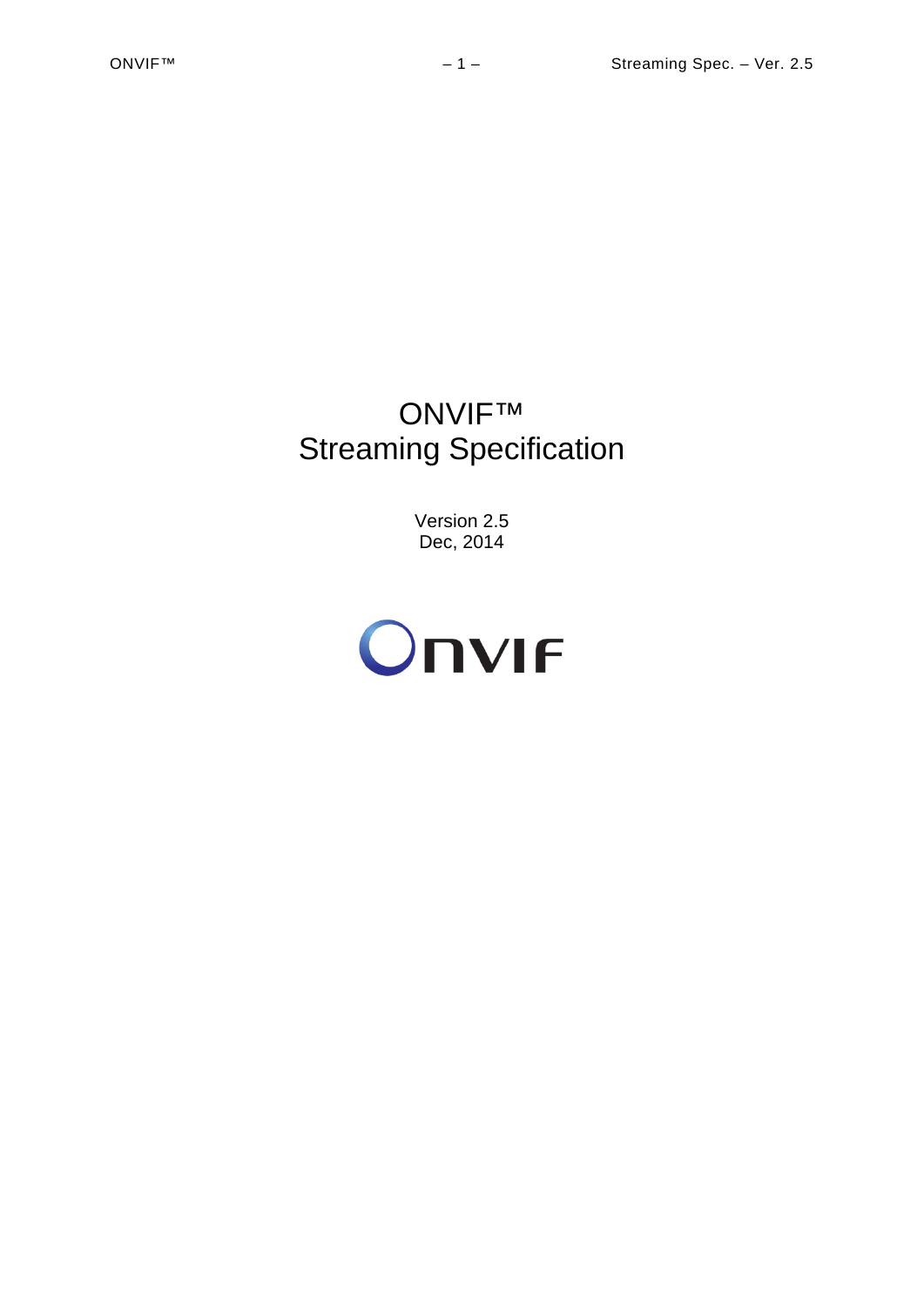2008-2014 by ONVIF: Open Network Video Interface Forum Inc.. All rights reserved. Recipients of this document may copy, distribute, publish, or display this document so long as this copyright notice, license and disclaimer are retained with all copies of the document. No license is granted to modify this document.

THIS DOCUMENT IS PROVIDED "AS IS," AND THE CORPORATION AND ITS MEMBERS AND THEIR AFFILIATES, MAKE NO REPRESENTATIONS OR WARRANTIES, EXPRESS OR IMPLIED, INCLUDING BUT NOT LIMITED TO, WARRANTIES OF MERCHANTABILITY, FITNESS FOR A PARTICULAR PURPOSE, NON-INFRINGEMENT, OR TITLE; THAT THE CONTENTS OF THIS DOCUMENT ARE SUITABLE FOR ANY PURPOSE; OR THAT THE IMPLEMENTATION OF SUCH CONTENTS WILL NOT INFRINGE ANY PATENTS, COPYRIGHTS, TRADEMARKS OR OTHER RIGHTS.

IN NO EVENT WILL THE CORPORATION OR ITS MEMBERS OR THEIR AFFILIATES BE LIABLE FOR ANY DIRECT, INDIRECT, SPECIAL, INCIDENTAL, PUNITIVE OR CONSEQUENTIAL DAMAGES, ARISING OUT OF OR RELATING TO ANY USE OR DISTRIBUTION OF THIS DOCUMENT, WHETHER OR NOT (1) THE CORPORATION, MEMBERS OR THEIR AFFILIATES HAVE BEEN ADVISED OF THE POSSIBILITY OF SUCH DAMAGES, OR (2) SUCH DAMAGES WERE REASONABLY FORESEEABLE, AND ARISING OUT OF OR RELATING TO ANY USE OR DISTRIBUTION OF THIS DOCUMENT. THE FOREGOING DISCLAIMER AND LIMITATION ON LIABILITY DO NOT APPLY TO, INVALIDATE, OR LIMIT REPRESENTATIONS AND WARRANTIES MADE BY THE MEMBERS AND THEIR RESPECTIVE AFFILIATES TO THE CORPORATION AND OTHER MEMBERS IN CERTAIN WRITTEN POLICIES OF THE CORPORATION.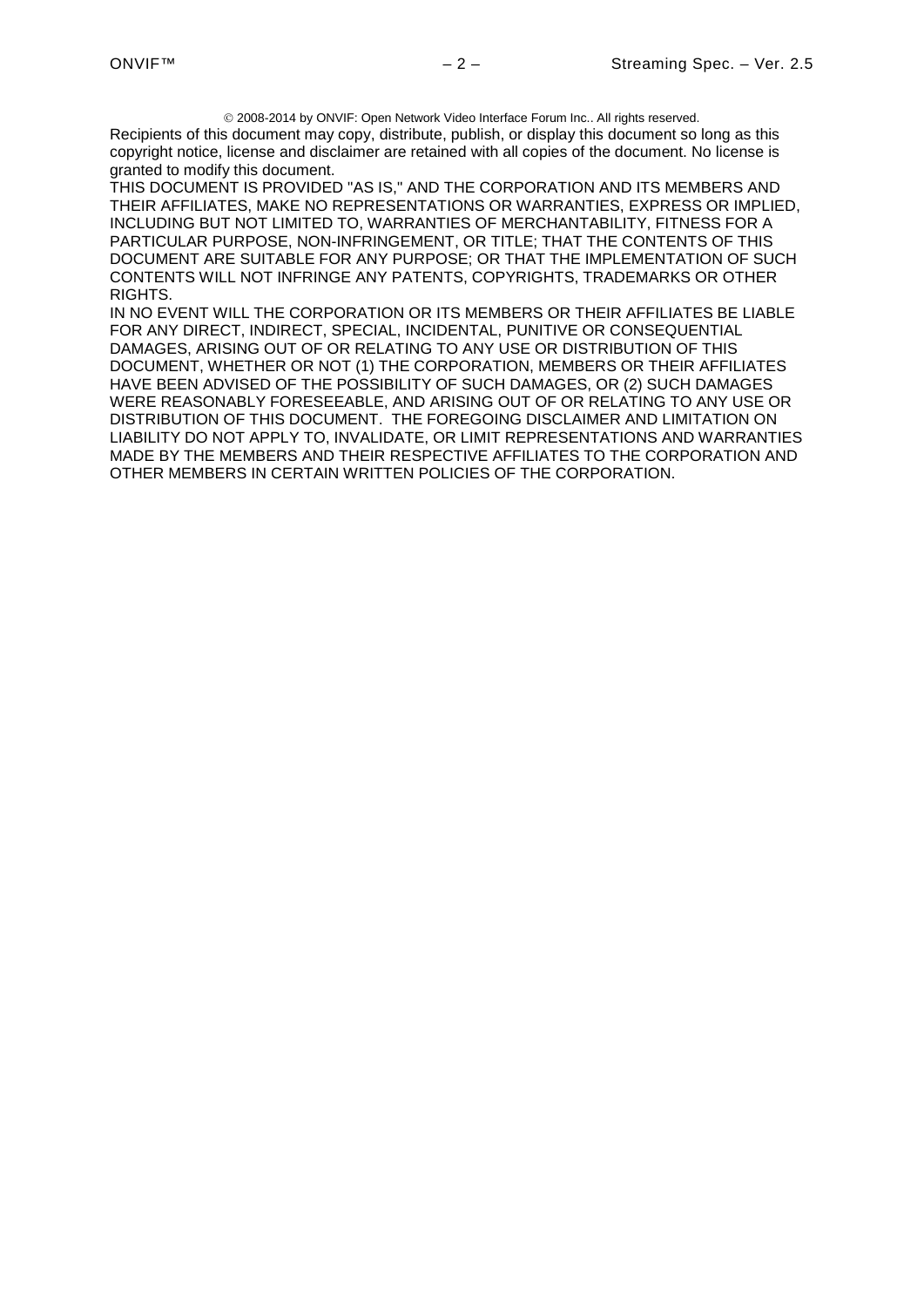# **CONTENTS**

| 1            | <b>Scope</b>                            |                                  | 4  |
|--------------|-----------------------------------------|----------------------------------|----|
| $\mathbf{2}$ |                                         | <b>Normative references</b>      | 4  |
| $\mathbf{3}$ |                                         | <b>Terms and Definitions</b>     | 5  |
|              | 3.1                                     |                                  |    |
|              | 3.2                                     |                                  |    |
| 4            | Overview                                |                                  | 6  |
| 5            |                                         | <b>Live Streaming</b>            | 7  |
|              | 5.1<br>5.1.1<br>5.1.2<br>5.1.3<br>5.1.4 |                                  |    |
|              | 5.2<br>5.2.1                            |                                  |    |
|              | 5.3<br>5.3.1<br>5.3.2<br>5.3.3          |                                  |    |
|              | 5.4                                     |                                  |    |
| 6            | Playback                                |                                  | 25 |
|              | 6.1.1                                   |                                  |    |
|              | 6.2<br>6.2.1<br>6.2.2                   |                                  |    |
|              | 6.3                                     |                                  |    |
|              | 6.4<br>6.4.1<br>6.4.2<br>6.4.3<br>6.4.4 |                                  |    |
|              | 6.5<br>6.5.1<br>6.5.2<br>6.5.3          |                                  |    |
|              | 6.6                                     |                                  |    |
|              | 6.7                                     |                                  |    |
|              | 6.8                                     |                                  |    |
|              | 6.9                                     |                                  |    |
|              | 6.10                                    |                                  |    |
|              |                                         | <b>Annex A. Revision History</b> | 33 |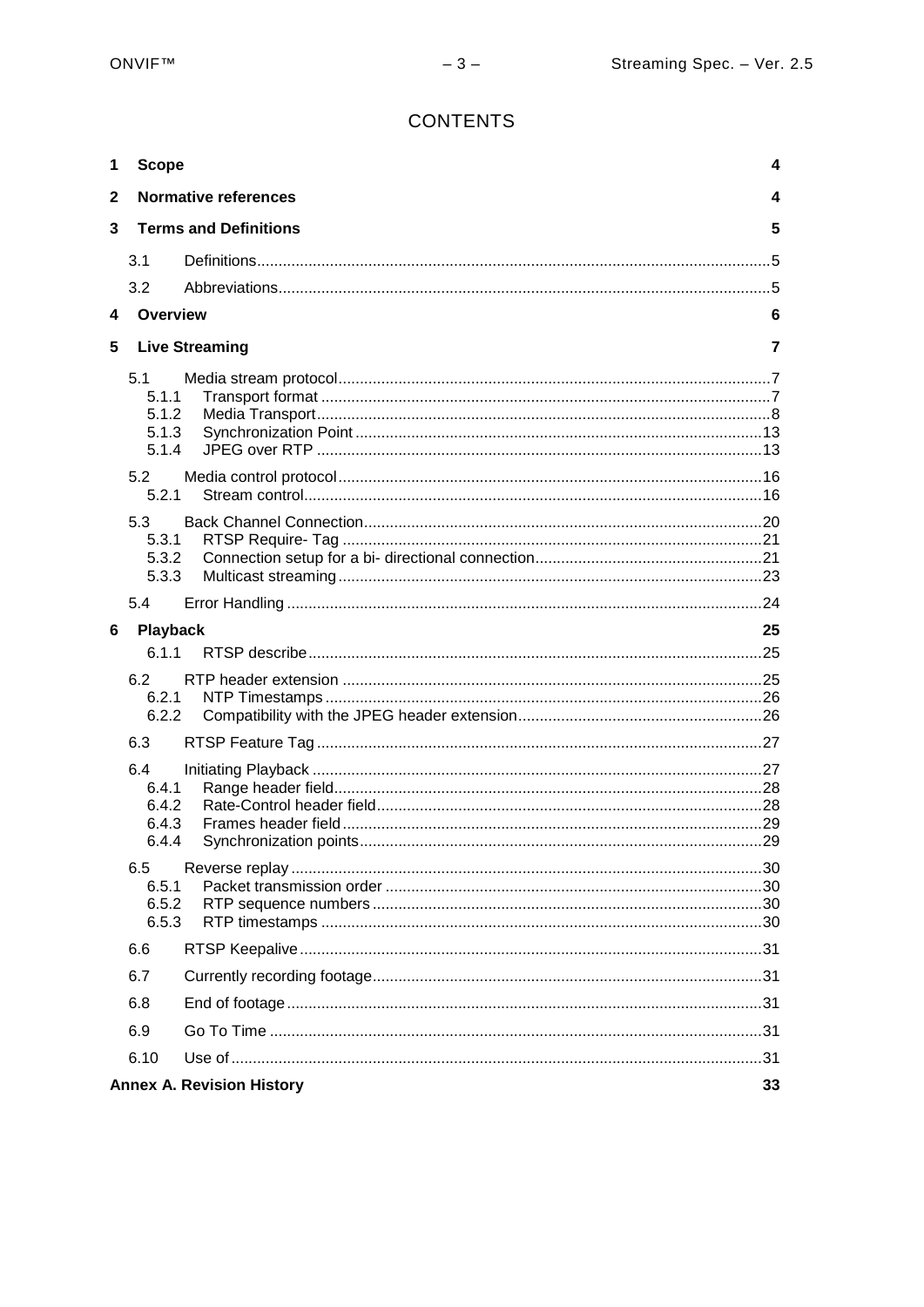# <span id="page-3-0"></span>**1 Scope**

This document defines the ONVIF specific streaming extensions for live and replay streaming. The corresponding web service APIs to retrieve the streaming URIs are defined in separate documents and are not covered in this document.

# <span id="page-3-1"></span>**2 Normative references**

ISO/IEC 14496-2:2004, *Information technology -- Coding of audio-visual objects -- Part 2: Visual*

ISO/IEC 14496-3:2005, *Information technology -- Coding of audio-visual objects -- Part 3: Audio*

ISO/IEC 14496-10:2008, *Information technology -- Coding of audio-visual objects -- Part 10: Advanced Video Coding*

ITU-T G.711, *Pulse code modulation (PCM) of voice frequencies*

< [http://www.itu.int/rec/dologin\\_pub.asp?lang=e&id=T-REC-G.711-198811-I!!PDF-E&type=items>](http://www.itu.int/rec/dologin_pub.asp?lang=e&id=T-REC-G.711-198811-I!!PDF-E&type=items)

ITU-T G.726, *40, 32, 24, 16 kbit/s Adaptive Differential Pulse Code Modulation (ADPCM)*

 $\langle \text{http://www.itu.int/rec/dologin publasp?lang=e&id=T-REC-G.726-199012-I!!PDF-Extype=items>$ 

RSA Laboratories, PKCS #10 v1.7: *Certification Request Syntax Standard, RSA Laboratories*

[<ftp://ftp.rsasecurity.com/pub/pkcs/pkcs-10/pkcs-10v1\\_7.pdf>](ftp://ftp.rsasecurity.com/pub/pkcs/pkcs-10/pkcs-10v1_7.pdf)

IETF RFC 2246, The TLS Protocol Version 1.0

[<http://www.ietf.org/rfc/rfc2246.txt>](http://www.ietf.org/rfc/rfc2246.txt)

IETF RFC 2326, Real Time Streaming Protocol (RTSP)

[<http://www.ietf.org/rfc/rfc2326.txt>](http://www.ietf.org/rfc/rfc2326.txt)

IETF RFC 2435, RFC2435 - RTP Payload Format for JPEG-compressed Video

[<http://www.ietf.org/rfc/rfc2435.txt>](http://www.ietf.org/rfc/rfc2435.txt)

IETF RFC 3550, RTP: A Transport Protocol for Real-Time Applications

[<http://www.ietf.org/rfc/rfc3550.txt>](http://www.ietf.org/rfc/rfc3550.txt)

IETF RFC 3551, RTP Profile for Audio and Video Conferences with Minimal Control

[<http://www.ietf.org/rfc/rfc3551.txt>](http://www.ietf.org/rfc/rfc3551.txt)

IETF RFC 3984, RTP Payload Format for H.264 Video

[<http://www.ietf.org/rfc/rfc3984>](http://www.ietf.org/rfc/rfc3984)

IETF RFC 4566, SDP: Session Description Protocol

[<http://www.ietf.org/rfc/rfc4566.txt>](http://www.ietf.org/rfc/rfc4566.txt)

IETF RFC 4571, Framing Real-time Transport Protocol (RTP) and RTP Control Protocol (RTCP) Packets over Connection-Oriented Transport

[<http://www.ietf.org/rfc/rfc4571.txt>](http://www.ietf.org/rfc/rfc4571.txt)

IETF RFC 4585, Extended RTP Profile for Real-time Transport Control Protocol (RTCP)-Based Feedback (RTP/AVPF)

[<http://www.ietf.org/rfc/rfc4585.txt>](http://www.ietf.org/rfc/rfc4585.txt)

IETF 5104, Codec Control Messages in the RTP Audio-Visual Profile with Feedback (AVPF) [<http://www.ietf.org/rfc/rfc5104.txt>](http://www.ietf.org/rfc/rfc5104.txt)

ONVIF Core Specification

[<http://www.onvif.org/specs/core/ONVIF-Core-Specification-v220.pdf>](http://www.onvif.org/specs/core/ONVIF-Core-Specification-v211.pdf)

ONVIF Media Service Specification

[<http://www.onvif.org/specs/srv/media/ONVIF-Media-Service-Spec-v220.pdf>](http://www.onvif.org/specs/srv/media/ONVIF-Media-Service-Spec-v211.pdf)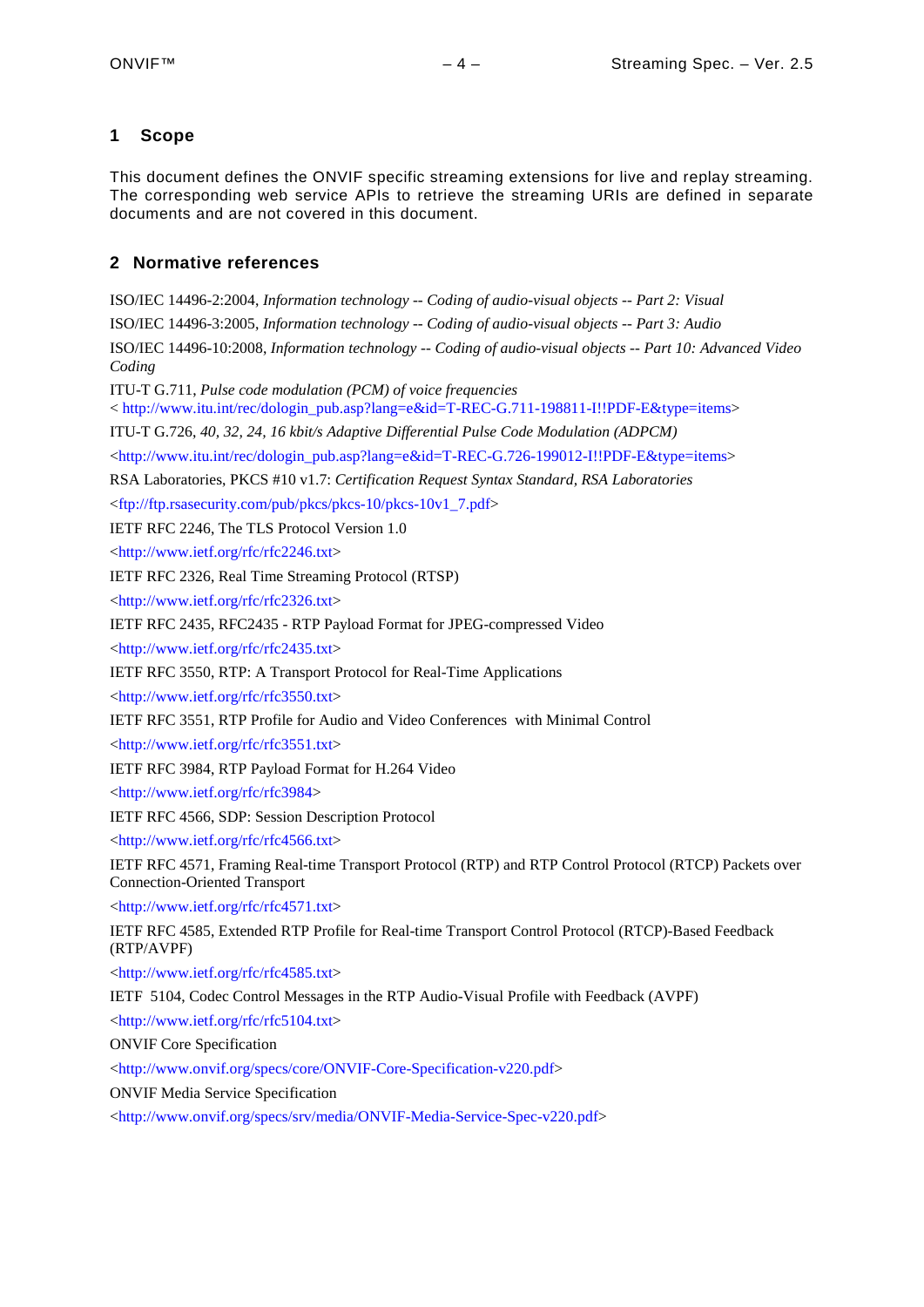# <span id="page-4-0"></span>**3 Terms and Definitions**

<span id="page-4-1"></span>

| 3.1 Definitions |                                                                                                                                                                                                                                                                                             |
|-----------------|---------------------------------------------------------------------------------------------------------------------------------------------------------------------------------------------------------------------------------------------------------------------------------------------|
| <b>Metadata</b> | All streaming data except video and audio, including video analytics results, PTZ<br>position data and other metadata (such as textual data from POS applications).                                                                                                                         |
| Recording       | Represents the currently stored media (if any) and metadata on the NVS from a single<br>data source. A recording comprises one or more tracks. A recording can have more<br>than one track of the same type e.g. two different video tracks recorded in parallel with<br>different settings |
| Track           | An individual data channel consisting of video, audio, or metadata. This definition is<br>consistent with the definition of track in [RFC 2326]                                                                                                                                             |

# <span id="page-4-2"></span>**3.2 Abbreviations**

| <b>Advanced Audio Coding</b>         |
|--------------------------------------|
| End Of Image                         |
| <b>JPEG File Interchange Format</b>  |
| Joint Photographic Expert Group      |
| Moving Picture Experts Group - 4     |
| Pan/Tilt/Zoom                        |
| RTP Control Protocol                 |
| <b>Realtime Transport Protocol</b>   |
| Real Time Streaming Protocol         |
| <b>Session Description Protocol</b>  |
| <b>Start Of Image</b>                |
| <b>Start Of Frame</b>                |
| <b>Start Of Scan</b>                 |
| <b>Transmission Control Protocol</b> |
| User Datagram Protocol               |
| Coordinated Universal Time           |
| Unicode Transformation Format        |
|                                      |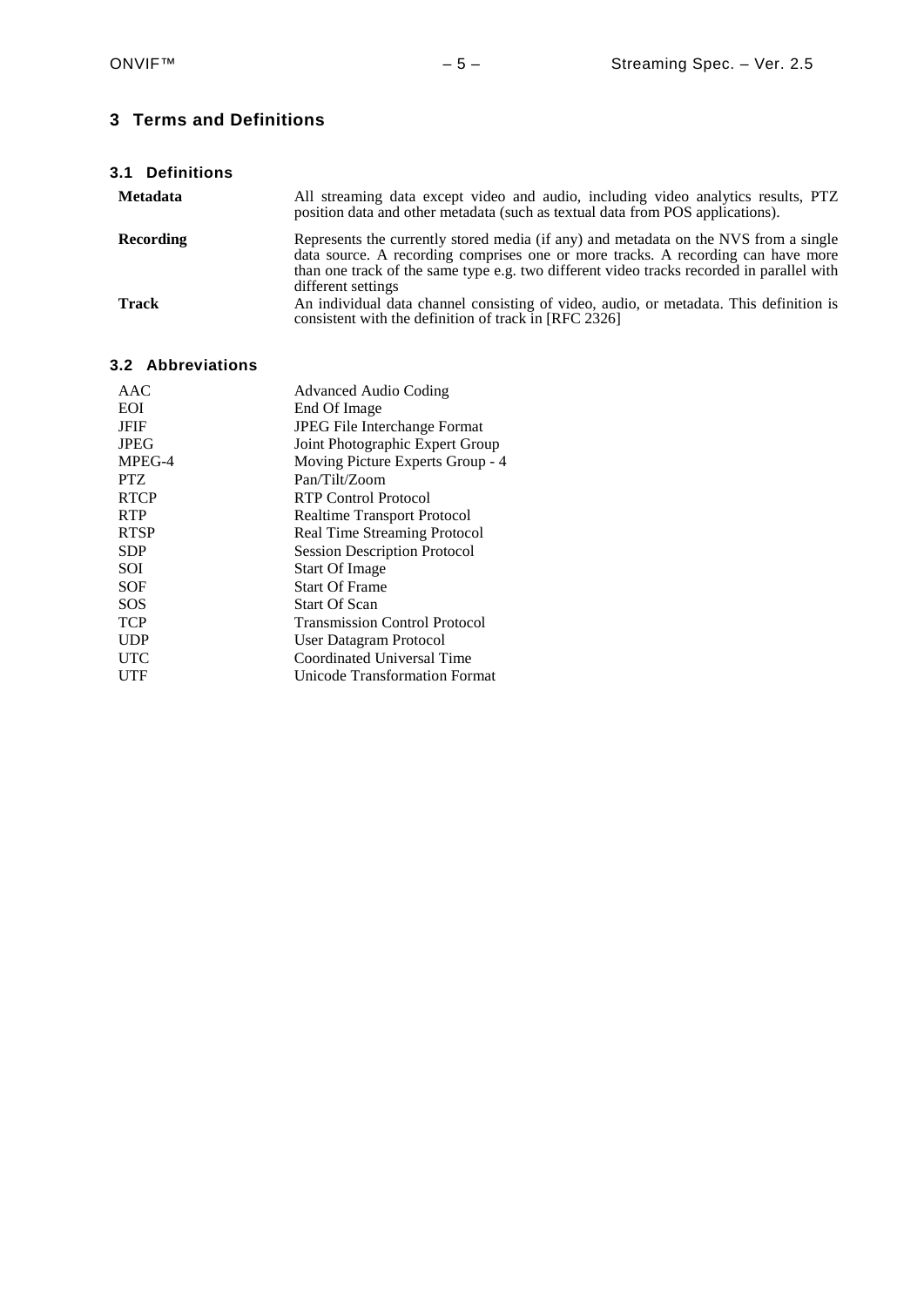# <span id="page-5-0"></span>**4 Overview**



# **Figure 1: Layer structure**

<span id="page-5-1"></span>This standard defines media streaming options and formats. A distinction is made between *media plane* and *control plane,* as illustrated in [Figure 1.](#page-5-1) A set of media streaming (audio, video and meta data) options, all based on RTP [RFC 3550], are described in order to provide interoperable media streaming services.

The metadata streaming container format allows well-defined, real-time streaming of analytics, PTZ status and notification data.

Media configuration is done over SOAP/HTTP and is covered by the media configuration service as discussed in Section 4.6.

Media control is accomplished over RTSP as defined in RFC 2326. This standard utilizes RTP, RTCP and RTSP profiling, as well as JPEG over RTP extensions and multicast control mechanisms.

The standard introduces extensions to the RTSP standard to allow bi-directional streaming connections.

Streaming configurations for the following video codecs are provided:

• JPEG (over RTP), see [5.1.4.](#page-12-1)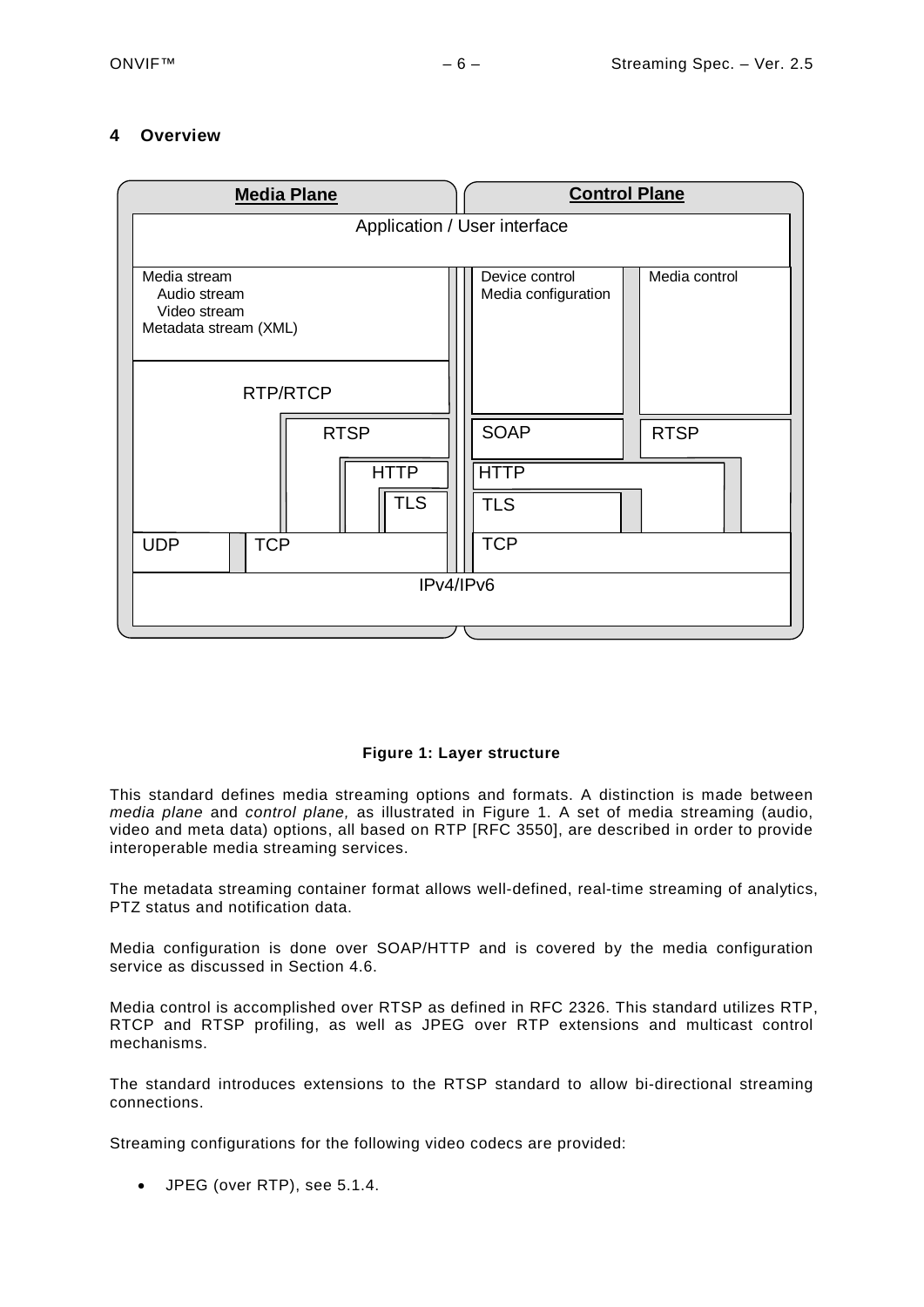- MPEG-4, Simple Profile (SP) [ISO 14496-2]
- MPEG-4, Advanced Simple Profile (ASP) [ISO 14496-2]
- H.264, baseline [ISO 14496-10]
- H.264, main [ISO 14496-10]
- H.264, extended [ISO 14496-10]
- H.264, high [ISO 14496-10]

and for the following audio codecs:

- G.711 [ITU-T G.711 uLaw]
- G.726 [ITU-T G.726]
- AAC [ISO 14496-3]

# <span id="page-6-0"></span>**5 Live Streaming**

This section describes real-time streaming of video, audio and metadata. There is *no specific*  service associated with the real-time streaming. The real-time configurations via Web Service commands are defined in the Media Service and the ReceiverService.

#### <span id="page-6-1"></span>**5.1 Media stream protocol**

#### <span id="page-6-2"></span>**5.1.1 Transport format**

Real-time Transport Protocol (RTP) is a media transfer protocol (see Section [5.1.2\)](#page-7-0). The following four sections describe RTP data transfer.

# **5.1.1.1 RTP data transfer via UDP**

UDP has the smallest overhead and is able to transfer real-time data in an efficient manner. A device shall support the RTP/UDP protocol and the device should support RTP/UDP multicasting.

# **5.1.1.2 RTP/TCP**

This optional mode has been deprecated due to ambiguities in the interpretation of the respective RFCs. RTP/TCP protocol is defined in [RFC 4571] and [RFC 4572].

#### **5.1.1.3 RTP/RTSP/TCP**

The device should support media transfer using RTP/RTSP to traverse a firewall using an RTSP tunnel. This protocol shall conform to [RFC 2326] Section 10.12.

#### <span id="page-6-3"></span>**5.1.1.4 RTP/RTSP/HTTP/TCP**

The data stream shall be sent via HTTP to traverse a firewall. A device shall support media transfer using RTP/RTSP/HTTP/TCP. And if a device supports TLS1.0, the data stream shall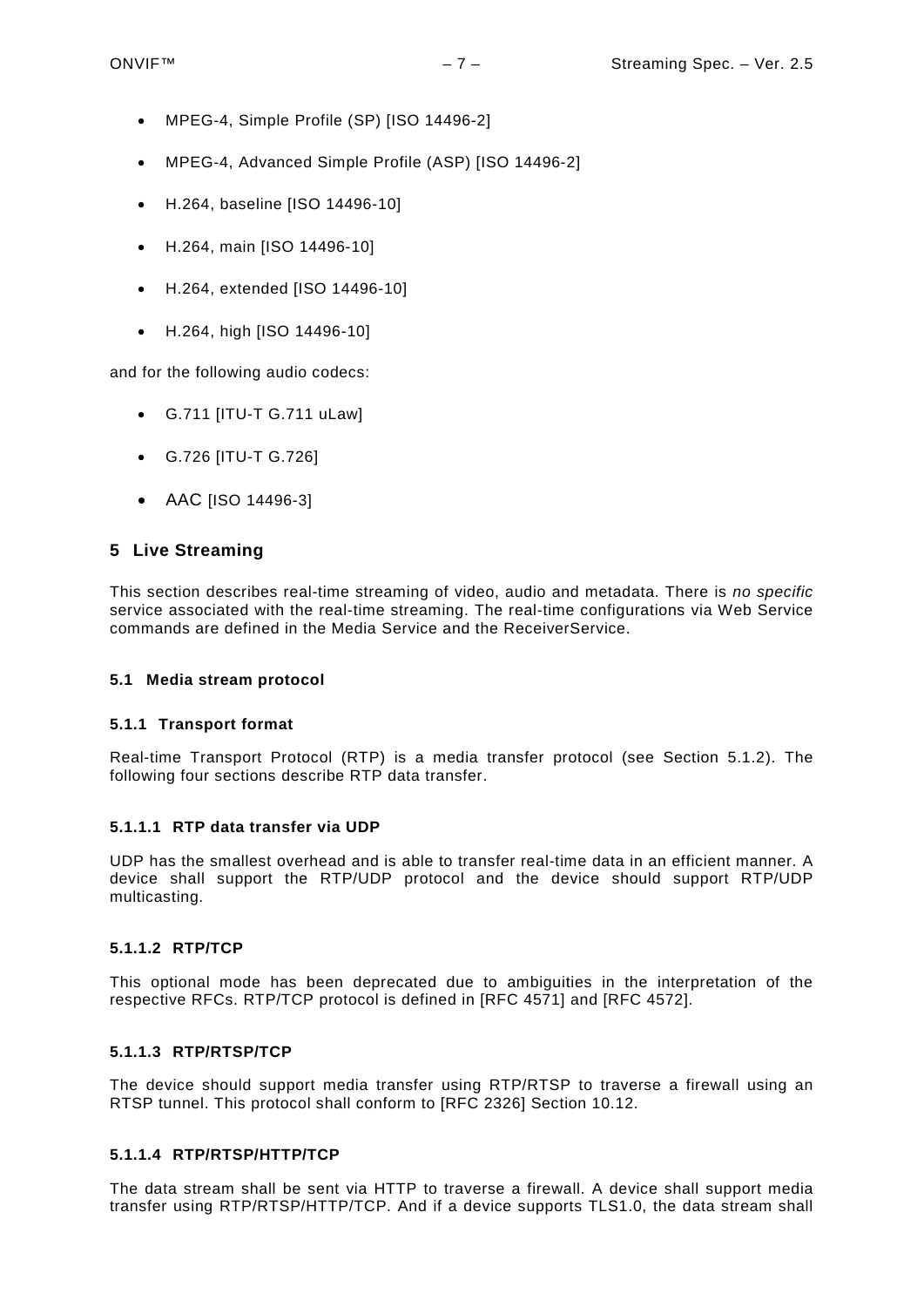be sent or received via HTTPS to traverse a firewall, and a device shall support media transfer using RTP/RTSP/HTTPS/TCP.

This protocol shall conform to [RFC 2326] (RTSP Section [5.2.1.1:](#page-16-0) Embedded [Interleaved] Binary Data).

This tunnelling method shall also conform to QuickTime available from Apple Inc. The mandatory parts of the following document shall be implemented by an NVT.

[http://www.opensource.apple.com/source/QuickTimeStreamingServer/QuickTimeStreamingS](http://www.opensource.apple.com/source/QuickTimeStreamingServer/QuickTimeStreamingServer-412.42/Documentation/RTSP_Over_HTTP.pdf) [erver-412.42/Documentation/RTSP\\_Over\\_HTTP.pdf](http://www.opensource.apple.com/source/QuickTimeStreamingServer/QuickTimeStreamingServer-412.42/Documentation/RTSP_Over_HTTP.pdf)

# <span id="page-7-0"></span>**5.1.2 Media Transport**

# **5.1.2.1 RTP**

The Real-time Transport Protocol provides real-time transfer for media streams between two end points. The RTP protocol provides support for re-ordering, de-jittering and media synchronization.

All media streams transferred by the RTP protocol shall conform to [RFC 3550], [RFC 3551], [RFC 3984], [RFC 3016] and JPEG over RTP (see Section [5.1.3\)](#page-12-0).

| 0 |                                          |   |             |  |  |           |  |   |  |  |  |    |  |  |  | 2                                                     |  |                 |  |  |  |  |
|---|------------------------------------------|---|-------------|--|--|-----------|--|---|--|--|--|----|--|--|--|-------------------------------------------------------|--|-----------------|--|--|--|--|
| 0 | $\blacksquare$                           |   | $2 \quad 3$ |  |  |           |  |   |  |  |  |    |  |  |  | 4 5 6 7 8 9 0 1 2 3 4 5 6 7 8 9 0 1 2 3 4 5 6 7 8 9 0 |  |                 |  |  |  |  |
| v |                                          | P | X           |  |  | <b>CC</b> |  | м |  |  |  | PТ |  |  |  |                                                       |  | sequence number |  |  |  |  |
|   | time stamp                               |   |             |  |  |           |  |   |  |  |  |    |  |  |  |                                                       |  |                 |  |  |  |  |
|   | synchronization source (SSRC) identifier |   |             |  |  |           |  |   |  |  |  |    |  |  |  |                                                       |  |                 |  |  |  |  |

#### **Figure 2: RTP header**

An RTP header shall be filled up with following values.

|  | Table 1: RTP header value |
|--|---------------------------|
|--|---------------------------|

| <b>Header field</b>     | Value | <b>Description</b>                                                                                                                                                                                                 |
|-------------------------|-------|--------------------------------------------------------------------------------------------------------------------------------------------------------------------------------------------------------------------|
| Version (V): 2 bits     | 2     |                                                                                                                                                                                                                    |
| Padding (P): 1 bit      | 0/1   | the payload includes<br>lf.<br>padding octet, this should be<br>set to "1"                                                                                                                                         |
| Extension (X):<br>1 bit | 0/1   | Depends on the use of<br>extension of RTP header.<br>The specification defines two<br>scenarios where a RTP<br>header extension could be<br>used to transmit additional<br>information:<br>"JPEG over RTP"<br>(see |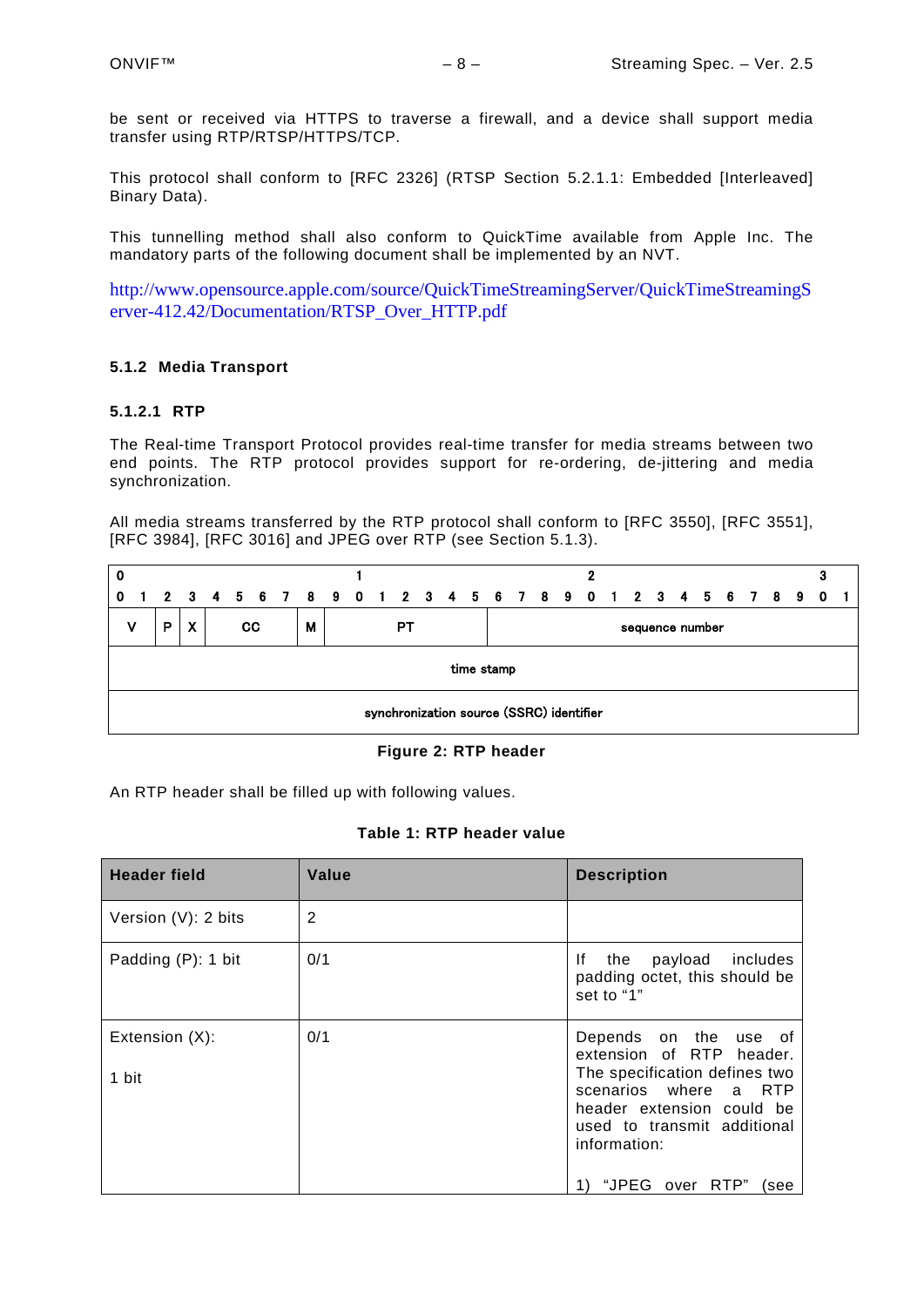|                    |                           | Section 5.1.3).                                                                                                                                      |
|--------------------|---------------------------|------------------------------------------------------------------------------------------------------------------------------------------------------|
|                    |                           |                                                                                                                                                      |
|                    |                           | 2) Replay (see Section 6)                                                                                                                            |
|                    |                           | If the header extension is<br>used the Extension bit shall<br>be set.                                                                                |
| CSRC count (CC):   | $\mathbf 0$               |                                                                                                                                                      |
| 4 bits             |                           |                                                                                                                                                      |
| Marker (M):        | 0/1                       | The usage shall be conform<br>to related RFCs (e.g. [RFC                                                                                             |
| 1 bit              |                           | 3984] for H.264 Video) or to<br>this standard e.g "JPEG over<br>RTP" (see Section 5.1.3) or<br>RTP streaming of metadata<br>(see Section 5.1.2.1.1). |
| Payload type (PT): | See [RFC 3551] Section 6. |                                                                                                                                                      |
| 7 bits             |                           |                                                                                                                                                      |
| Sequence Number:   |                           | The initial value of the<br>"sequence<br>number"                                                                                                     |
| 16 bits            |                           | should<br>be<br>random<br>(unpredictable) to<br>make<br>known-plaintext attacks on<br>encryption more difficult.                                     |
|                    |                           | This number increments by<br>one for each RTP data<br>packet sent                                                                                    |
| timestamp:         |                           | The initial value of the<br>"timestamp"<br>should<br>be                                                                                              |
| 32 bits            |                           | random (unpredictable)<br>to<br>make<br>known-plaintext<br>attacks on encryption more<br>difficult.                                                  |
|                    |                           | See Section 5.1.2.2.1 for<br>details<br>of<br>Media<br>further<br>Synchronization.                                                                   |
|                    |                           | The usage of the timestamp<br>is dependent on the codec.                                                                                             |
| <b>SSRC</b>        |                           | The synchronization source<br>for the data stream. This                                                                                              |
| 32 bits            |                           | specification<br>makes<br>no<br>restrictions on the use of this<br>field.                                                                            |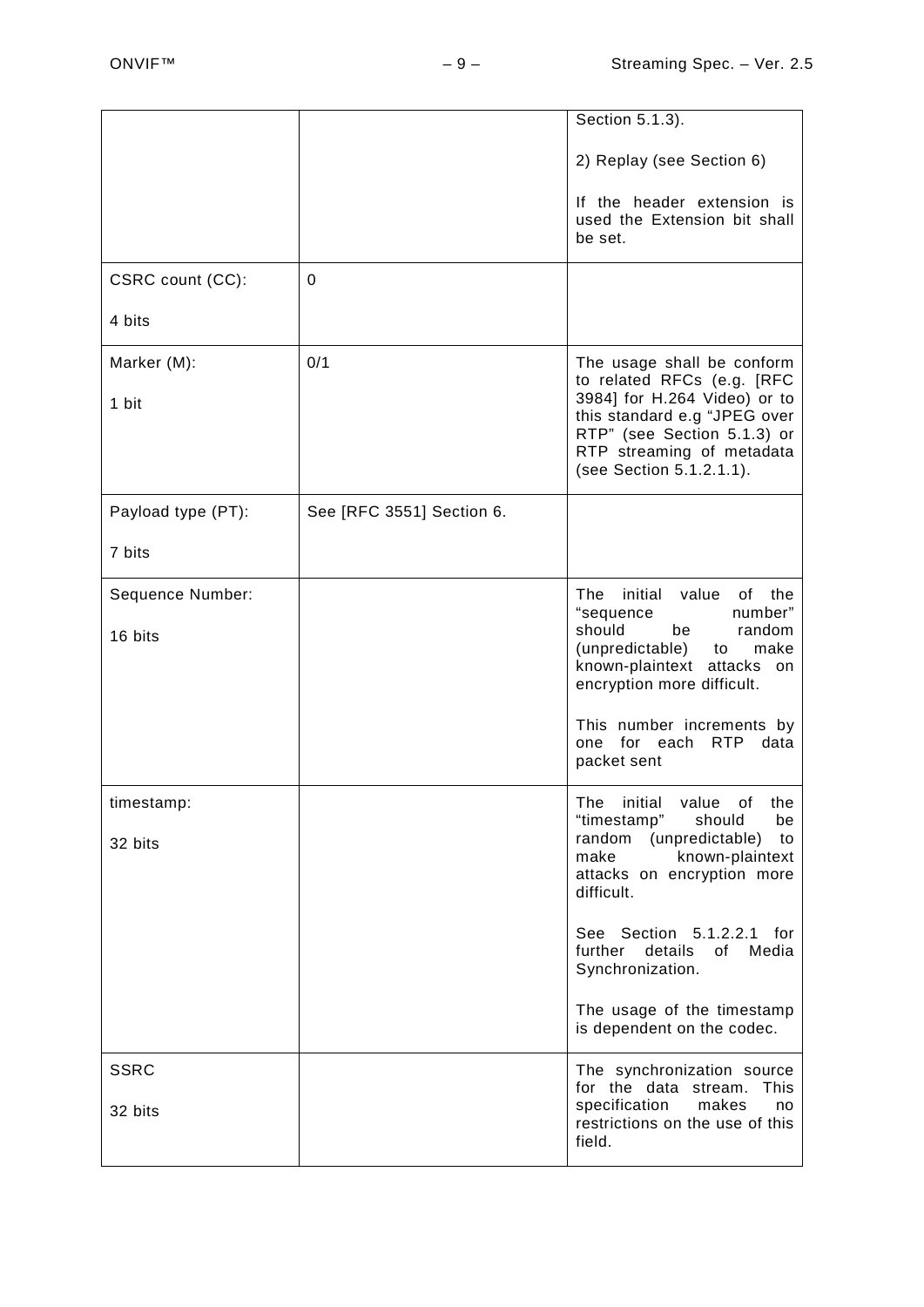#### <span id="page-9-0"></span>**5.1.2.1.1 RTP for Metadata stream**

Metadata streams are also transported by RTP. The usage of payload type, marker and timestamp for RTP header for the metadata stream is defined in the following way:

- A dynamic payload type (96-127) shall be used for payload type which is assigned in the process of a RTSP session setup.
- The RTP marker bit shall be set to "1" when the XML document is closed.
- It is RECOMMENDED to use an RTP timestamp representing the creation time of the RTP packet with a RTP clock rate of 90000 Hz. Only UTC timestamps shall be used within the metadata stream. The synchronization of video and audio data streams is done using RTCP.

The Metadata payload is an XML document with root node tt:MetaDataStream. There is no limitation on the size of the XML document. When a synchronization point (see section "Synchronization Points" of the ONVIF Media Service Specification) is requested for the stream, the previous XML document shall be closed and a new one started. It is RECOMMENDED to start new XML documents after 1 second, at the longest. The RTP timestamp of the Metadata stream has no specific meaning. The Metadata stream multiplexes Metadata from different sources. This specification defines placeholders for the Scene Description of the Video Analytics, the PTZ Status of the PTZ controller and the Notifications of the Event Configuration. A device can select which of these parts should be multiplexed into the Metadata during the Media Configuration (see seciont "Metadata Configuration" of the ONVIF Media Service Specification). Each part can appear multiple times in arbitrary order within the document. A Metadata connection can be bi-directional using the backchannel mechanism (see Section [5.3\)](#page-19-0).

Metadata stream contains the following elements:

- VideoAnalyticsStream
- PTZStream
- EventStream

The place-holders for the different metadata sources have the following XMLstructure:

```
<xs:complexType name="VideoAnalyticsStream">
   <xs:choice minOccurs="0" maxOccurs="unbounded">
     <xs:element name="Frame" type="tt:Frame"/>
     ...
   </xs:choice>
</xs:complexType>
<xs:complexType name="PTZStream">
   <xs:choice minOccurs="0" maxOccurs="unbounded">
     <xs:element name="PTZStatus"/>
 ...
   </xs:choice>
</xs:complexType>
<xs:complexType name="EventStream">
   <xs:choice minOccurs="0" maxOccurs="unbounded">
    <xs:element ref="wsnt:NotificationMessage"/>
     ...
   </xs:choice>
</xs:complexType>
```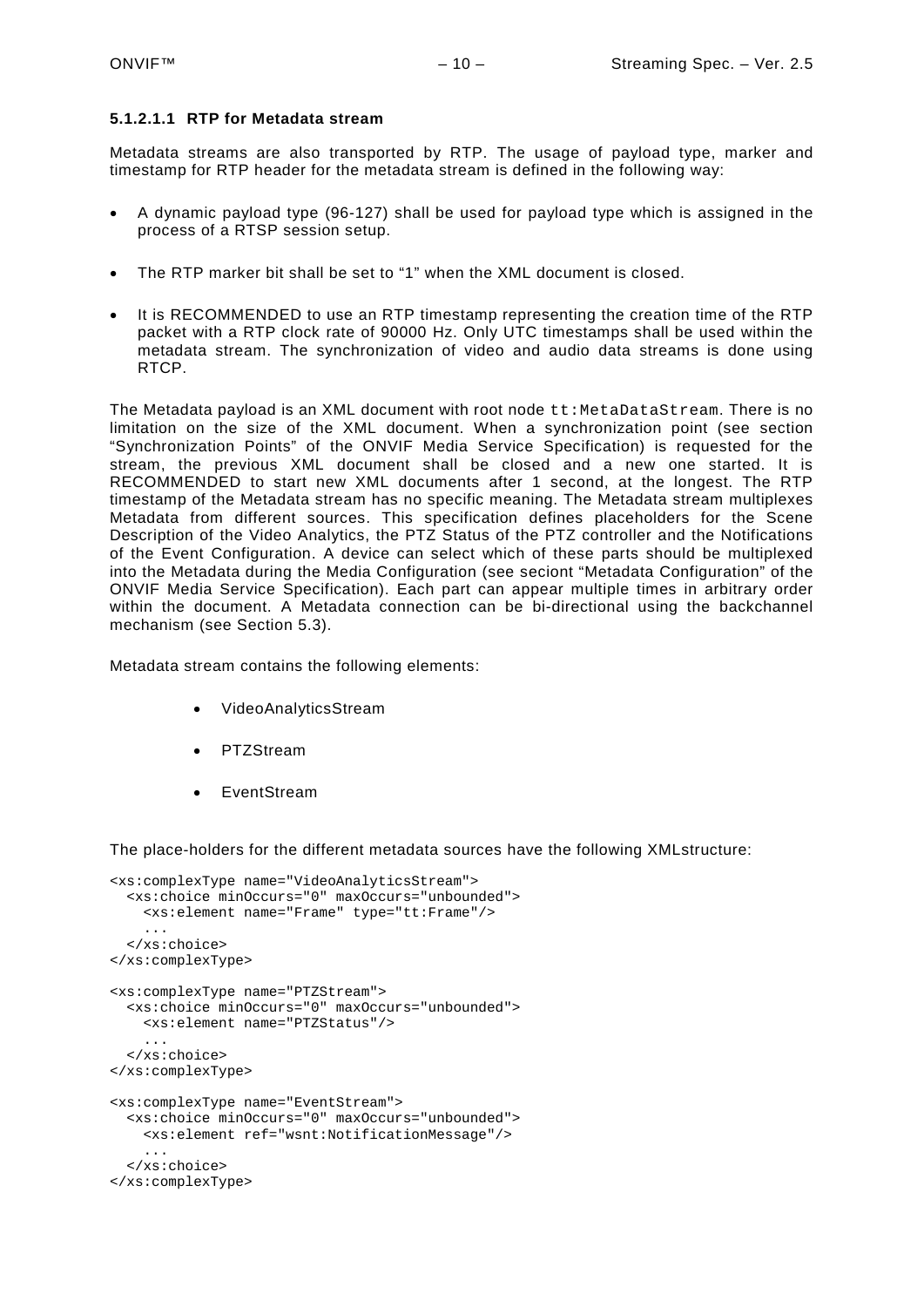The following is an example of a metadata XML document:

```
<?xml version="1.0" encoding="UTF-8"?>
<tt:MetadataStream xmlns:tt="http://www.onvif.org/ver10/schema">
   <tt:VideoAnalytics>
     <tt:Frame UtcTime="2008-10-10T12:24:57.321">
 ...
     </tt:Frame>
     <tt:Frame UtcTime="2008-10-10T12:24:57.621">
       ...
    \langlett:Frame>
   </tt:VideoAnalytics>
</tt:MetadataStream>
<?xml version="1.0" encoding="UTF-8"?>
<tt:MetadataStream xmlns:tt="http://www.onvif.org/ver10/schema">
   <tt:Event>
     <wsnt:NotificationMessage>
       <wsnt:Message>
         <tt:Message UtcTime= "2008-10-10T12:24:57.628">
         ...
         </tt:Message>
       </wsnt:Message>
     </wsnt:NotificationMessage>
   </tt:Event>
</tt:MetadataStream>
```
# **5.1.2.2 RTCP**

The RTP Control Protocol provides feedback on quality of service being provided by RTP and synchronization of different media streams. The RTCP protocol shall conform to [RFC 3550].

For a feedback request, [RFC 4585] and [RFC 5104] should be supported.



**Figure 3: RTCP sequence**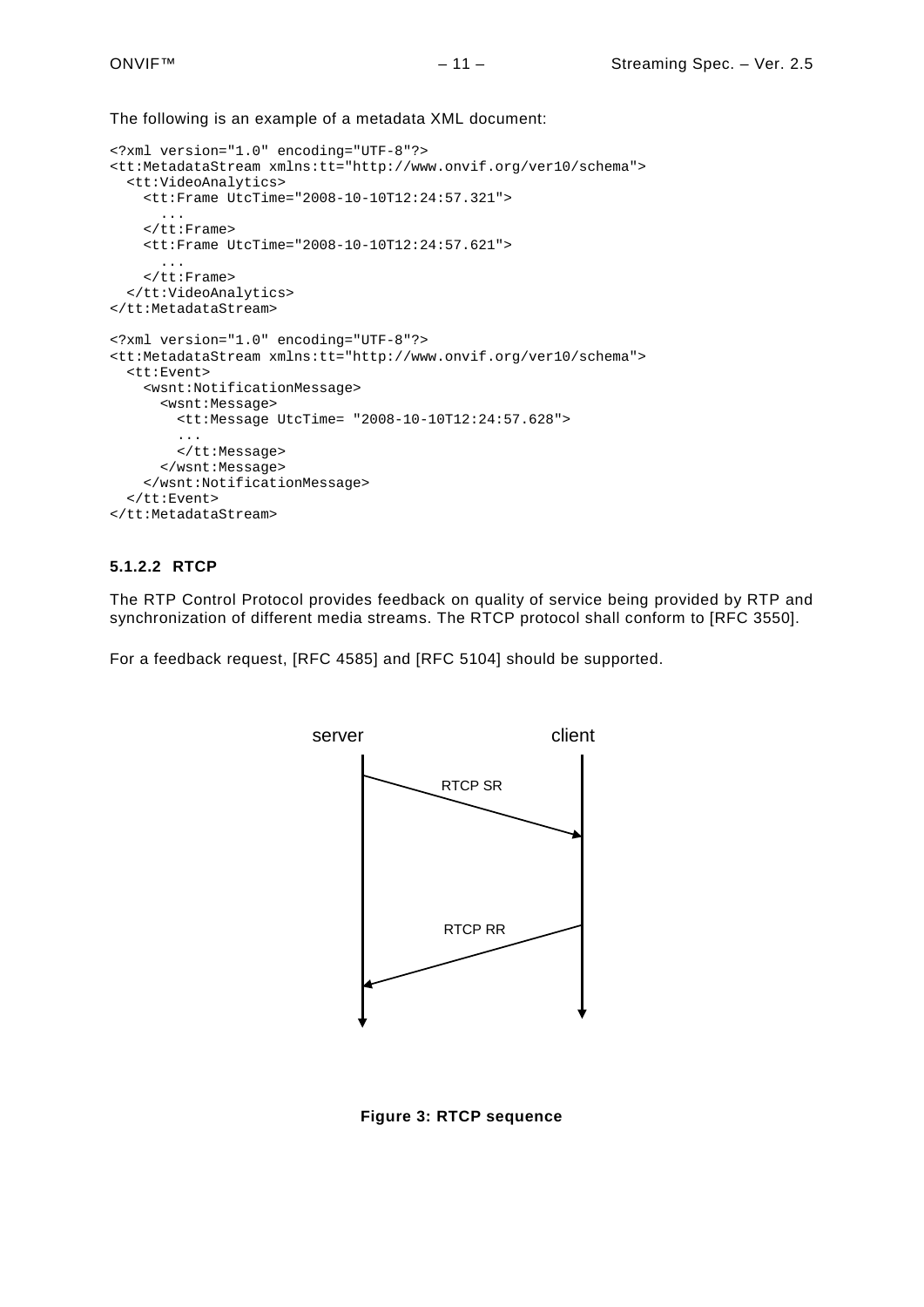<span id="page-11-2"></span> $\overline{a}$ 

#### <span id="page-11-0"></span>**5.1.2.2.1 Media synchronization**

A client MAY receive audio and video streams simultaneously from more than one device. In this case, each stream uses a different clock (from data acquisition to packet receiving). RTCP Sender Reports (SR) are used to synchronize different media streams. RTCP SRs shall conform to [RFC 3550].

The RTCP Sender Report (SR) packet has fields for the RTP timestamp and for a wall clock timestamp (absolute date and time, 64bit NTP [Network Time Protocol]). See [Figure 4.](#page-11-1)

A device shall support RTCP Sender Report for media synchronization. The client should use RTCP for the media synchronization.

| 0            |                                       |             |  |  |           |  |  |  |  |  |                                                   |  |  |                       |  | 2 |  |        |  |  |    |  |  |
|--------------|---------------------------------------|-------------|--|--|-----------|--|--|--|--|--|---------------------------------------------------|--|--|-----------------------|--|---|--|--------|--|--|----|--|--|
| $\mathbf{0}$ |                                       | $2 \quad 3$ |  |  |           |  |  |  |  |  | 4 5 6 7 8 9 0 1 2 3 4 5 6 7 8 9 0 1 2 3 4 5 6 7 8 |  |  |                       |  |   |  |        |  |  | -9 |  |  |
| v            |                                       | P           |  |  | <b>RC</b> |  |  |  |  |  | <b>PT=SR=200</b>                                  |  |  |                       |  |   |  | length |  |  |    |  |  |
|              |                                       |             |  |  |           |  |  |  |  |  |                                                   |  |  | <b>SSRC</b> of sender |  |   |  |        |  |  |    |  |  |
|              | NTP timestamp, most significant word  |             |  |  |           |  |  |  |  |  |                                                   |  |  |                       |  |   |  |        |  |  |    |  |  |
|              | NTP timestamp, least significant word |             |  |  |           |  |  |  |  |  |                                                   |  |  |                       |  |   |  |        |  |  |    |  |  |
|              |                                       |             |  |  |           |  |  |  |  |  |                                                   |  |  | RTP timestamp         |  |   |  |        |  |  |    |  |  |
|              | sender's packet count                 |             |  |  |           |  |  |  |  |  |                                                   |  |  |                       |  |   |  |        |  |  |    |  |  |
|              |                                       |             |  |  |           |  |  |  |  |  |                                                   |  |  |                       |  |   |  |        |  |  |    |  |  |
|              |                                       |             |  |  |           |  |  |  |  |  |                                                   |  |  |                       |  |   |  |        |  |  |    |  |  |

**Figure 4: RTCP Sender Report**

<span id="page-11-1"></span>The wall clock should be common in the device and each timestamp value should be determined properly. The client can synchronize different media streams at the appropriate timing based on the RTP clock and wall clock timestamps (see [Figure 5\)](#page-11-2).

In case of multiple devices, the NTP timestamp should be common to all devices, and the NTP server should be required in the system [1](#page-11-3).



# **Figure 5: Media Synchronization**

<span id="page-11-3"></span><sup>1</sup> The client can get information about "NTP server availability" from the devices by using the GetNTP command. Refer to Section 8.2.5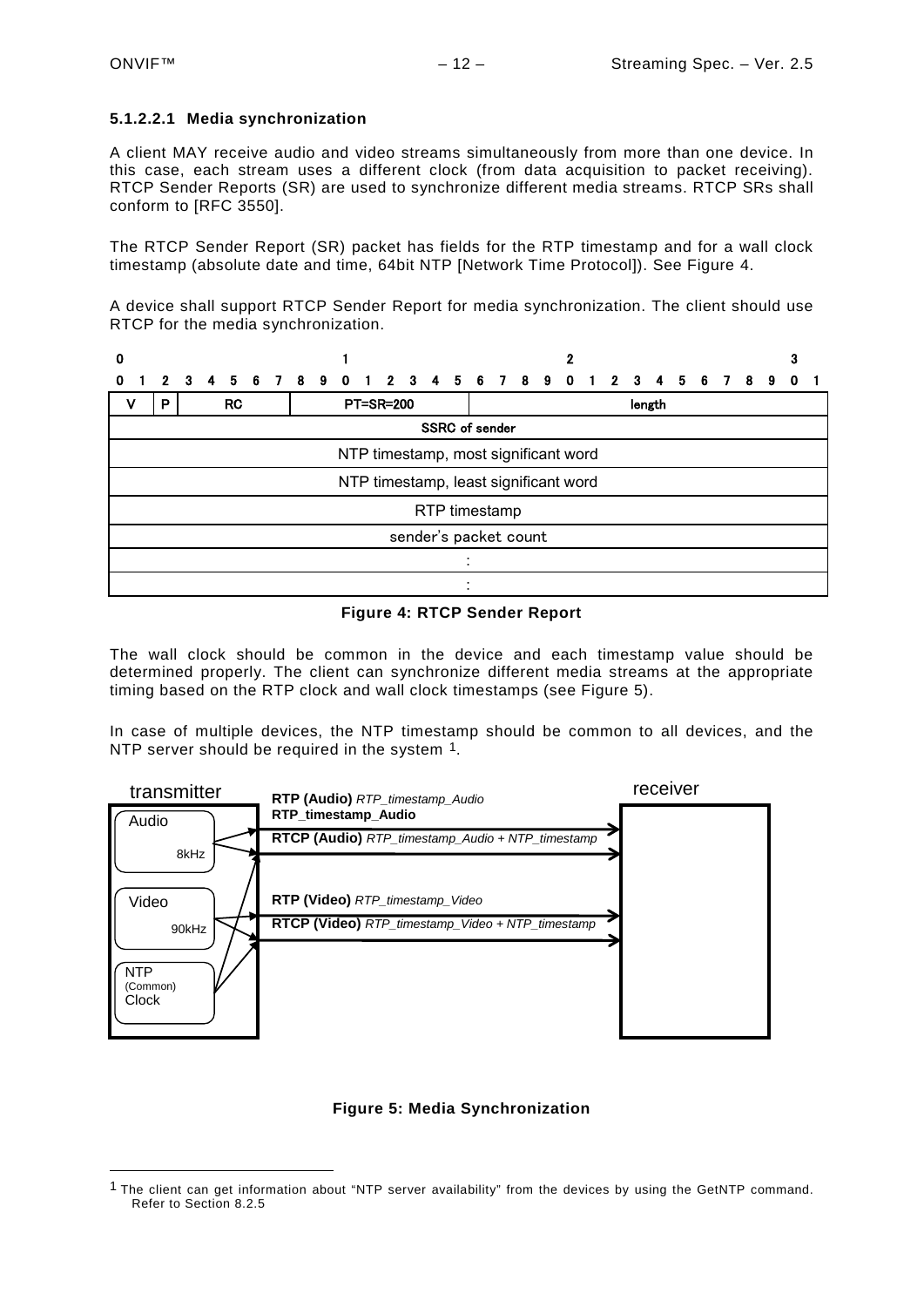#### <span id="page-12-0"></span>**5.1.3 Synchronization Point**

Synchronization points allow clients to decode and correctly use data after the synchronization point. A synchronization point MAY be requested by a client in case of decoder error (e.g. in consequence of packet loss) to enforce the device to add an I-Frame as soon as possible or to request the current ptz or event status.

The WebService based methods require to support the Synchronization Point request as defined in the section "Synchronization Point" of the ONVIF Media Service Specification.

In addition it is recommended to support the PLI messages as described in [RFC 4585] in order to allow receivers as defined in the ONVIF Receiver Service Specification to request a Synchronization Point.

For H.264 Video the SPS/PPS header shall be sent in-band if these have been changed during the transmission.

#### <span id="page-12-1"></span>**5.1.4 JPEG over RTP**

#### **5.1.4.1 Overall packet structure**

The syntax for transmitting JPEG streams follows [RFC 2435]. The syntax does allow embedding additional data, beyond the limits of [RFC 2435], by using an optional RTP header extension, as specified below, with some of the RTP packets. This option, however, changes the exact semantics for frames which include such packets.

The overall format of the JPEG RTP packet is shown in [Figure 6.](#page-12-2)



<span id="page-12-2"></span>**Figure 6: RTP/JPEG packet structure (only the typical content is listed for the extension payload)**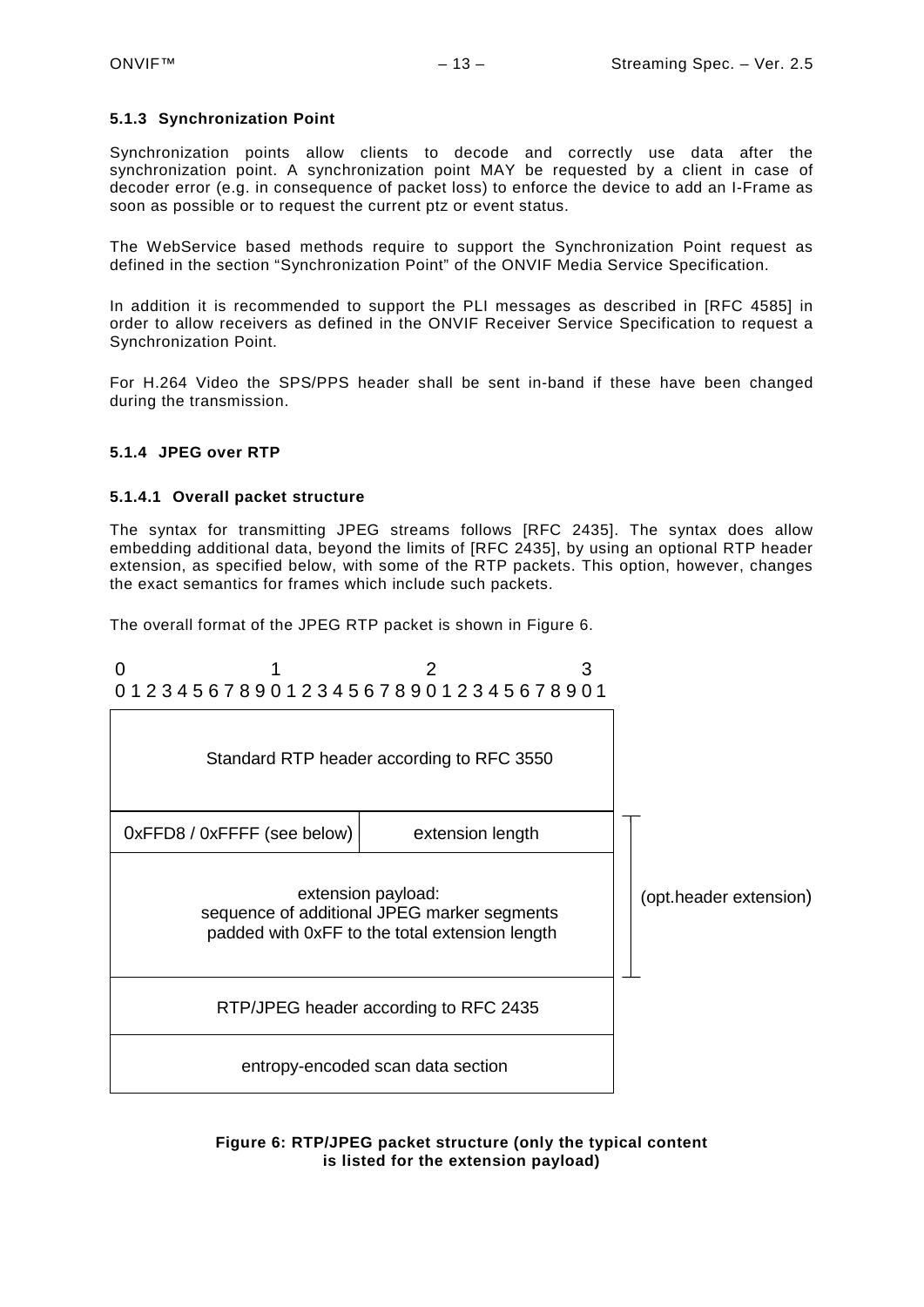In order to distinguish an optional RTP header extension from possible other header extensions, the first 16 bits (the first two octets of the four-octet extension header) of an RTP shall have the value  $0xFFDB$  (JPEG SOI marker) for the initial packet and  $0xFFFF$  for other RTP packets within a frame.

As required by [RFC 3550], the presence of the optional header extension shall be signalled via the X-bit of the RTP header. The extension length field within the header extension counts the number of 32-bit items following as extension payloads. For example, a zero-length field following the 32-bit extension header represents an empty header extension).

The entropy-encoded scan data section MAY not be present in all RTP packets. A complete RTP/JPEG header however shall be present in the initial packet of every frame and all packets containing an entropy-encoded scan data section, otherwise it MAY be missing.

The fragment offset field within the RTP/JPEG header, according to [RFC 2435], should be used as if no header extension would be present. Additionally, if a packet does not contain an entropy-encoded scan data segment, but contains a header extension the fragment offset field shall not be zero if any packets containing an entropy-encoded scan data section for the same frame have been transmitted. If the initial packet of a frame contains no header extension, according to this standard, its fragment offset field shall be zero, otherwise it should be zero. All packets including an RTP/JPEG header with a fragment offset of zero and a Q value between 128-255 shall include a quantization table header according to Section 3.1.8 of [RFC 2435], other packets shall NOT include this header.

# **5.1.4.2 Logical decoding specification**

For the decoding specification, it is assumed that the original packet order within the RTP stream has been restored according to the RTP sequence numbering.

If the initial packet of a frame contains no RTP header extension as specified above, decoders shall generate the complete scan header and perform the decoding as specified by [RFC 2435]. The scan data sections and payloads of any header extension conforming to this specification, up to and including the next RTP packet with its marker bit set, shall be concatenated as they occur within the stream ignoring their fragment offset values.

Otherwise (at least an empty header extension as specified above is present in the initial packet of a frame), the following rules apply for each such frame:

- If the initial packet of a frame does not contain an entropy-encoded scan data segment, but contains a header extension as specified above, then decoders shall concatenate its header extension payload with (possibly empty or not existing) header extension payload(s) conforming to this specification of the subsequent packets up to and including the first packet with the RTP marker bit set or containing an entropy-encoded scan data segment.
- The concatenated initial RTP header extension payload (sequence) shall be logically prepended with a JPEG SOI marker (0xFFD8).
- If the Q-value of the RTP/JPEG scan header within the initial packet of a frame is not zero, the quantization tables shall be pre-initialized according to the rules of [RFC 2435]. If Q is equal to zero the quantization tables shall be copied from the previous frame, allowing for DQT markers within this initial header extension payload (sequence) to override them.
- If this frame is the initial frame of a sequence, the Huffman tables shall be preinitialized according to [RFC 2435]. The Huffman tables for all subsequent frames shall be copied from the previous frame, allowing the frames to be overridden by DHT markers within the initial header extension payload (sequence).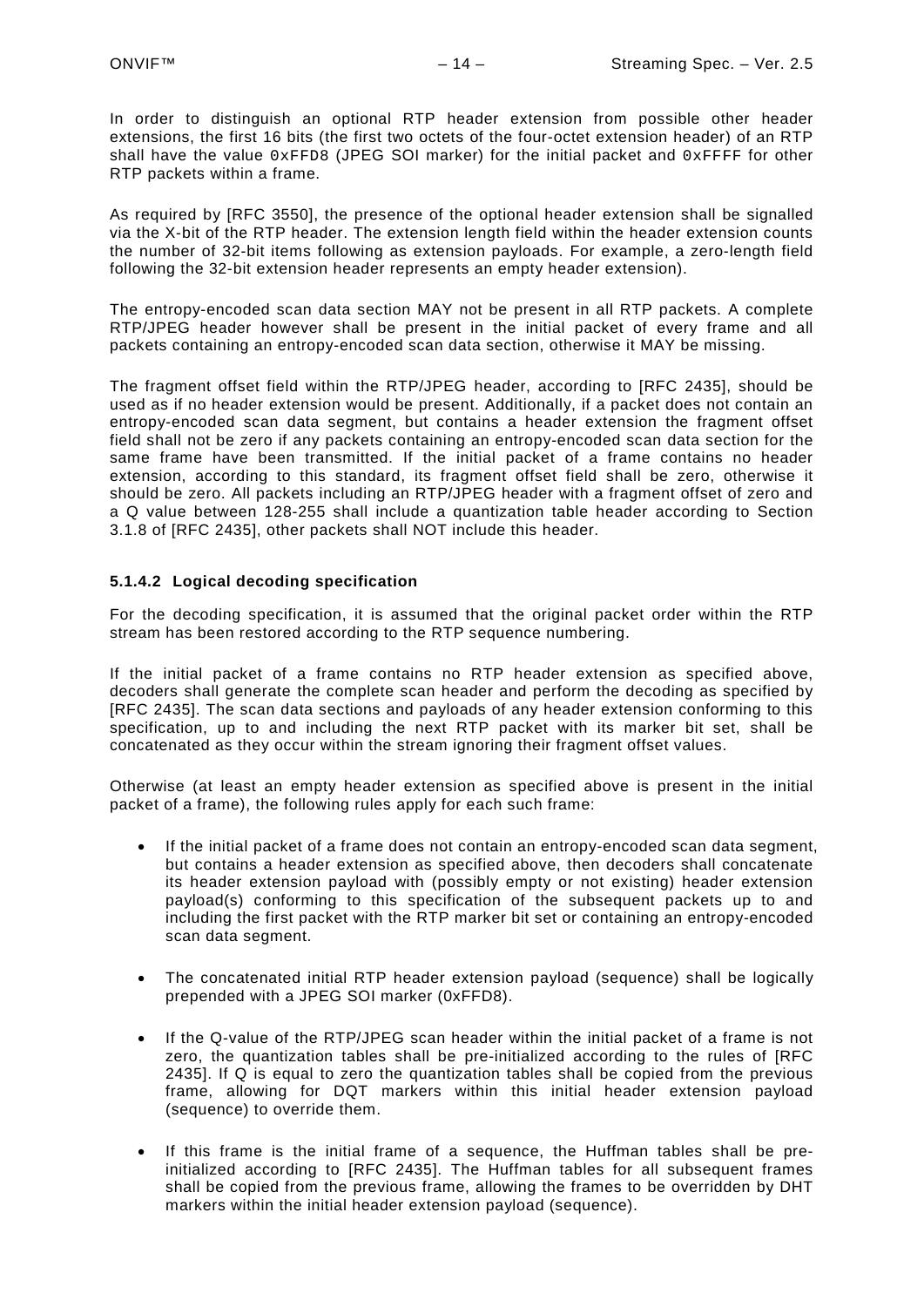- If the initial RTP header extension payload (sequence) supplies no DRI marker, but the RTP/JPEG header of the initial packet of a frame contains an RTP/JPEG restart marker, a DRI marker corresponding to the rules of [RFC 2435] shall be appended to the initial header extension payload (sequence). Otherwise, if the initial RTP header extension (sequence) supplies a DRI marker, the marker shall take precedence over any other RTP/JPEG restart marker according to [RFC 2435] for the same frame. However, for compatibility with decoders conforming to [RFC 2435] only, encoders normally should use an RTP/JPEG restart marker with consistent values, if restart intervals are to be used.
- DRI markers shall NOT be derived from previous frames.
- If the initial RTP header extension payload (sequence) supplies no SOF marker, which otherwise takes precedence, a SOF marker shall be appended to it with the following values:
	- o If both the width and height field of the RTP/JPEG header are zero, the SOF marker of the previous frame shall be used.
	- o Otherwise it shall be derived according to the rules of [RFC 2435].

However, as long as the (rounded up) image size fits within the range as specified in [RFC 2435], encoders should specify the image size within the RTP/JPEG header consistent with the values of an additional SOF header.

• If the initial header extension payload (sequence) supplies no SOS marker, a corresponding marker shall be derived according to [RFC 2435] and appended to it, otherwise the SOS marker in the extension takes precedence.

An SOS marker shall NOT be derived from previous frames.

If the SOS marker is present and not followed by entropy-encoded scan data within the extension, the marker shall be the final marker within the initial extension payload (sequence) of a frame. Necessary padding with 0xFF-octets shall NOT follow this marker but MAY precede it.

• The remaining entropy-encoded scan data and header extensions payloads shall be logically appended in the same order as they occur within the RTP stream up to the end of the frame as indicated by the RTP marker bit. A final EOI marker shall also be added if it is not yet present within the logical sequence for this frame,.

For each frame, the resulting sequence up to and including the first (possibly added) EOI marker shall be a valid (possibly abbreviated) JPEG stream, resulting in one complete image from the decoding process for this frame. The meaning of any data after this first EOI marker for each frame is outside the scope of this specification.

Implementations should provide for each frame the complete JPEG headers. This holds especially for the width and height information as well as the quantization and Huffman tables. If such important information is not provided for each frame, both playback and multicast streaming may suffer from incomplete JPEG header information.

# **5.1.4.3 Supported colour spaces and sampling factors**

A Transmitter should use only greyscale and YCbCr colour space. A Client shall support both greyscale and YcbCr.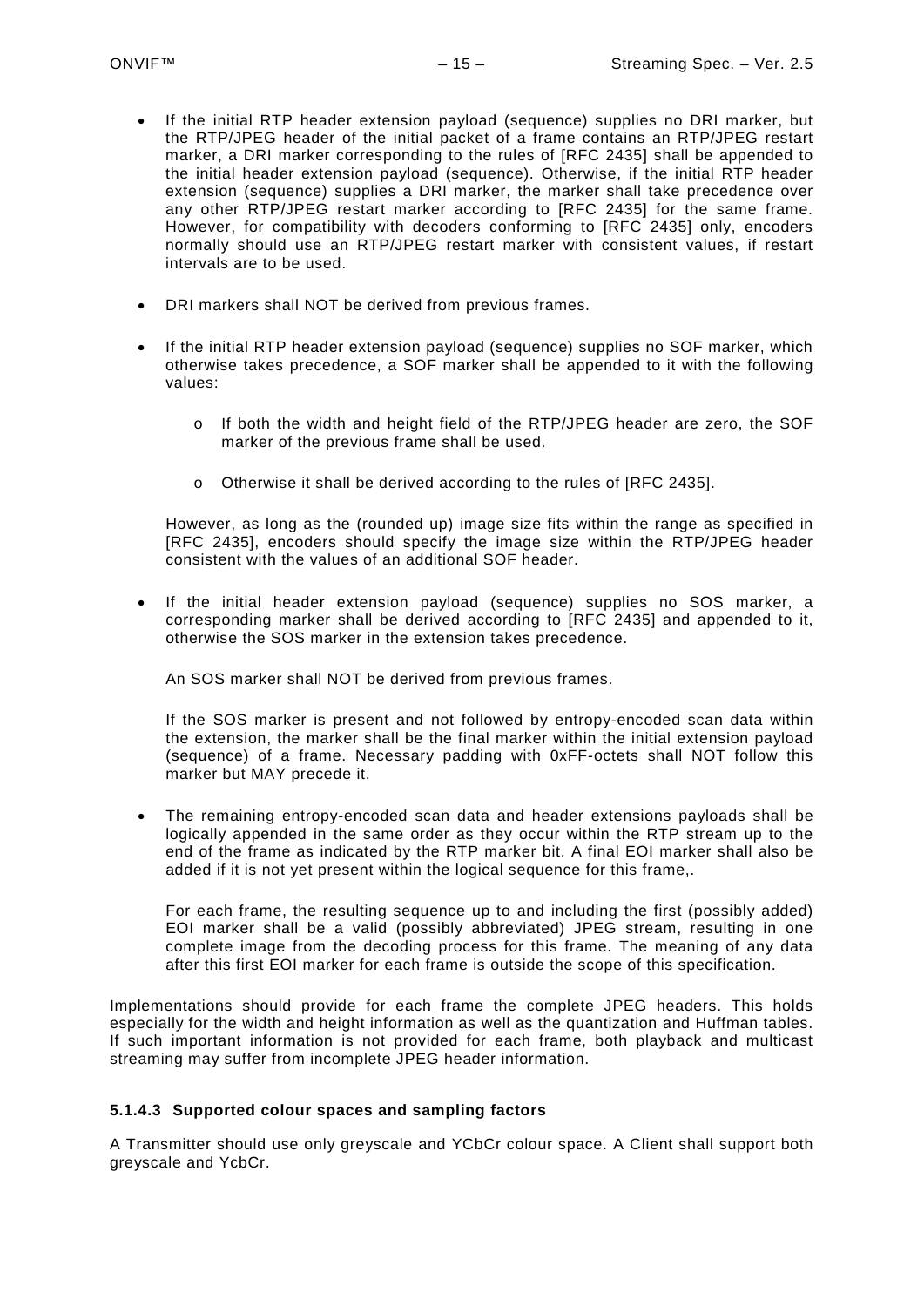The sampling factors for YcbCr shall correspond to the values supported by [RFC 2435]. For example, a sampling factor of 4:2:0 (preferred) or 4:2:2.

# **5.1.4.4 Pixel aspect ratio handling**

The pixel aspect ratio of JPEG files can be specified within the JFIF marker. If the pixel aspect ratio is different from the standard 1:1 and 1:2 ratio according to [RFC 2435], this marker should be transmitted in the initial header extension payload (sequence) of every frame to specify the (for interlaced material field-based) pixel aspect ratio.

# **5.1.4.5 Interlaced handling**

Interlaced video is encoded as two independent fields and signalled as specified by [RFC 2435] within the RTP/JPEG header.

Both fields shall use the same colour space, sampling factors and pixel aspect ratio.

Interlaced encoding should NOT be used if the frame was originally scanned progressively.

# <span id="page-15-0"></span>**5.2 Media control protocol**

# <span id="page-15-1"></span>**5.2.1 Stream control**

The media stream is controlled using the protocol defined in the URI. The URI is returned in response to the GetStreamUri command defined in the ONVIF Media Service Specification.



**Figure 7: Stream Control**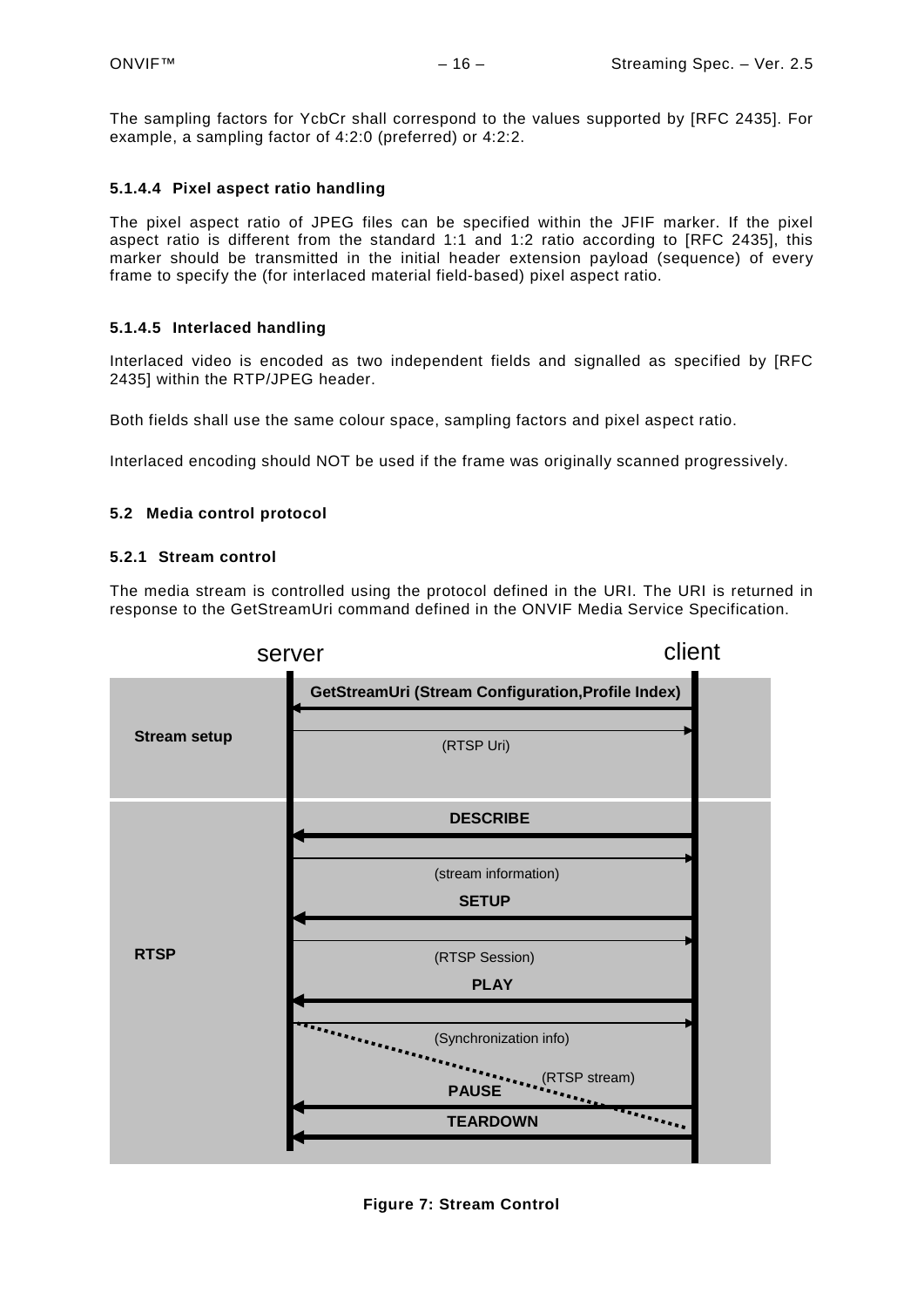#### <span id="page-16-0"></span>**5.2.1.1 RTSP**

All devices and clients shall support RTSP ([RFC 2326]) for session initiation and playback control. RTSP shall use TCP as its transport protocol, the default TCP port for RTSP traffic is 554. The Session Description Protocol (SDP) shall be used to provide media stream information and SDP shall conform to [RFC 4566].

| Method               | Direction SPEC <sub>2</sub>               |                     | Description                                                                                                                                                                                                                                                |  |  |  |  |  |  |  |  |  |
|----------------------|-------------------------------------------|---------------------|------------------------------------------------------------------------------------------------------------------------------------------------------------------------------------------------------------------------------------------------------------|--|--|--|--|--|--|--|--|--|
| <b>OPTIONS</b>       | $R - > T$<br>T > R                        | M<br>X              | Required to get optional method capability and to allow<br>different versions in the future.                                                                                                                                                               |  |  |  |  |  |  |  |  |  |
| <b>DESCRIBE</b>      | $R - > T$                                 | M                   | Required to retrieve media parameters within the designated<br>profile.                                                                                                                                                                                    |  |  |  |  |  |  |  |  |  |
| <b>ANNOUNCE</b>      | $R - > T$<br>T > R                        | X                   |                                                                                                                                                                                                                                                            |  |  |  |  |  |  |  |  |  |
| <b>SETUP</b>         | $R - > T$                                 | M                   | Required to set media session parameters.                                                                                                                                                                                                                  |  |  |  |  |  |  |  |  |  |
| <b>PLAY</b>          | $R \rightarrow T$                         | M                   | Required to start media stream.                                                                                                                                                                                                                            |  |  |  |  |  |  |  |  |  |
| <b>PAUSE</b>         | R > T                                     | Live: O<br>Replay:M | Required to temporarily stop media playback.<br>Handling multiple streams in a narrow bandwidth<br>network, by suspending RTP stream, the traffic can be<br>by reducing redundant data and<br>well controlled<br>congested network traffic can be avoided. |  |  |  |  |  |  |  |  |  |
| TEARDOWN             | $R - > T$                                 | M                   | Required to release a media session.                                                                                                                                                                                                                       |  |  |  |  |  |  |  |  |  |
| <b>GET PARAMETER</b> | $R - > T$<br>T > R                        | O                   |                                                                                                                                                                                                                                                            |  |  |  |  |  |  |  |  |  |
| SET_PARAMETER        | $R \rightarrow T$<br>T > R                | O<br>O              | An optional method to keep an RTSP session alive (R-<br>>T direction only).                                                                                                                                                                                |  |  |  |  |  |  |  |  |  |
| <b>REDIRECT</b>      | lT->R                                     | X                   |                                                                                                                                                                                                                                                            |  |  |  |  |  |  |  |  |  |
| <b>RECORD</b>        | $\mathsf{R}\text{-}\mathsf{>} \mathsf{T}$ | X                   |                                                                                                                                                                                                                                                            |  |  |  |  |  |  |  |  |  |

#### **Table 2: RTSP methods.**

Devices shall support aggregate stream control, in which PLAY commands are sent to the control URI for the whole session. Devices may support non aggregate stream control, in which PLAY commands are sent separately to the stream control URIs in the media sections of the SDP file. Support for non aggregate stream control is signalled via the Media Streaming Capabilities.

<span id="page-16-1"></span> $\overline{a}$ 2 X: Not supported, M: Mandatory, O: Optional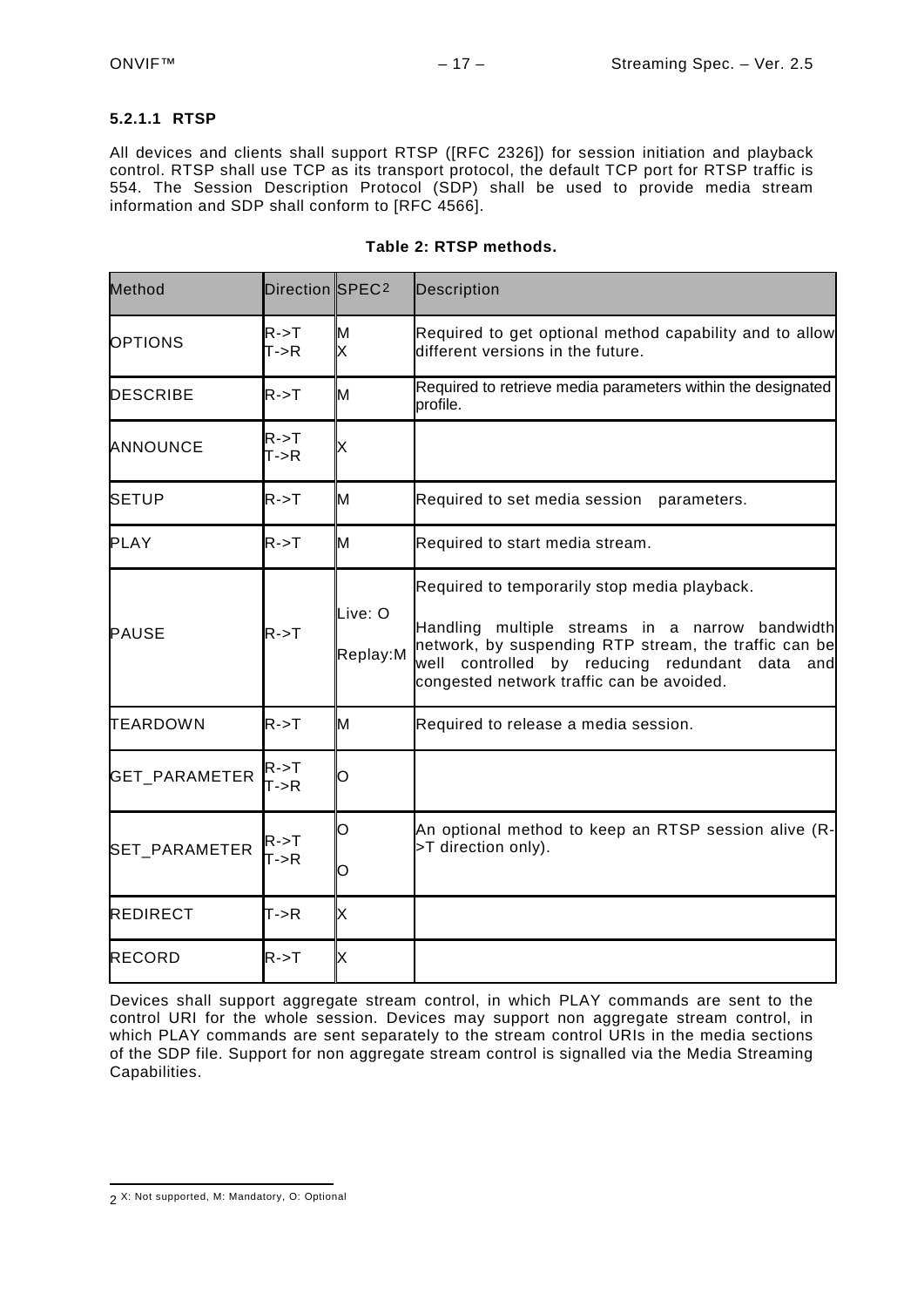# **5.2.1.1.1 Keep-alive method for RTSP session**

A RTSP client keeps the RTSP Session alive and prevents it from session timeout (see [RFC 2326] Section 12.37). This specification recommends the following methods to keep RTSP alive for both Unicast and Multicast streaming.

- 1) The client can optionally set the Timeout parameter (in seconds) using the Set<configurationEntity>EncoderConfiguration command defined in the ONVIF Media Service Specification, otherwise a default value of "60" is used.
- 2) In all RTSP SETUP responses, a transmitter should include the Timeout value according to [RFC 2326] Section 12.37 and the transmitter should use the Timeout value for keepalive.
- 3) To keep the RTSP Session alive, a client shall call the RTSP server using any RTSP method or send RTCP receiver reports. SET\_PARAMETER is the RECOMMENDED RTSP method to use.



# **Figure 8: Keep Alive**

# **5.2.1.1.2 RTSP Audio and Video Synchronization**

In order that clients may immediately begin synchronizing video and audio streams, and computing absolute UTC timestamps for incoming packets for recording purposes, a transmitter should include the following header fields in the RTSP PLAY response:

- Range ([RFC 2326] section 12.29). This SHALL include a start time in clock units ([RFC 2326] section 3.7), *not* SMPTE or NPT units.
- RTP-Info ([RFC 2326] section 12.33). This SHALL include an rtptime value which corresponds to the start time specified in the Range header.

Example:<br>client->server: PLAY rtsp://example.com/onvif\_camera/video RTSP/1.0 Cseq: 4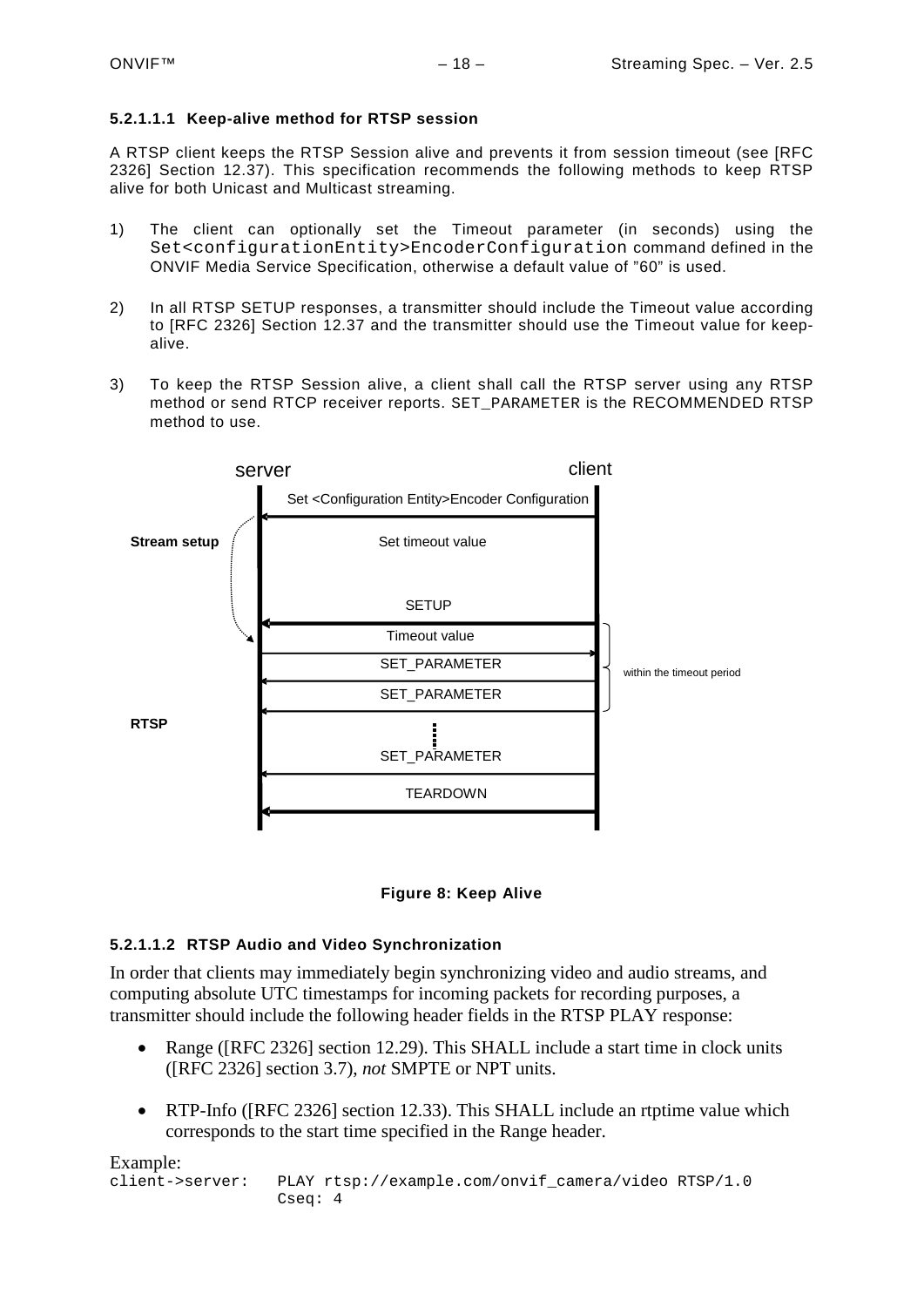|                                | Range: npt=now-<br>Session: 12345678                                                                                                          |
|--------------------------------|-----------------------------------------------------------------------------------------------------------------------------------------------|
| server->client:                | RTSP/1.0 200 OK<br>Cseq: 4<br>Session: 12345678<br>Range: clock=20100217T143720.257Z-<br>RTP-Info: url=rtsp://example.com/onvif camera/video; |
| $seq=1234$ ; $rtptime=3450012$ |                                                                                                                                               |

#### **5.2.1.1.3 RTSP session for a Metadata stream**

In the case of a metadata stream, the SDP description "application" shall be used in the DESCRIBE response for media type and one of these encoding a names shall be used

- "vnd.onvif.metadata" for uncompressed
- "vnd.onvif.metadata.gzip" for GZIP compressed

Example RTSP DESCRIBE message exchange between an RTSP Server (server) and an RTSP client (client):

```
client->server: DESCRIBE rtsp://example.com/onvif_camera RTSP/1.0
                     Cseq: 1
server->client: RTSP/1.0 200 OK
                     Cseq: 1
                     Content-Type: application/sdp
                    Content-Length: XXX<br>v=0v=0 o=- 2890844256 2890842807 IN IP4 172.16.2.93
                     s=RTSP Session
                     m=audio 0 RTP/AVP 0
                     a=control:rtsp://example.com/onvif_camera /audio
                     m=video 0 RTP/AVP 26
                     a=control:rtsp://example.com/onvif_camera /video
                    m=application 0 RTP/AVP 107
                    a=control:rtsp://example.com/onvif_camera/metadata
                    a=recvonly
                    a=rtpmap
                    a=rtpmap:107 vnd.onvif.metadata/90000
```
#### **5.2.1.1.4 Multicast streaming**

A device shall include a valid multicast address in the "c=" field of a DESCRIBE response according to RFC 4566.

Remark: the optional dynamic multicast address assignment exception described in appendix C.1.7 of RFC 2326 allowing 0.0.0.0 addresses does not apply.

Chapter 10.7 TEARDOWN of [RFC 2326] states that a device shall stop the stream delivery for the given URI on tear down. This needs to be clarified in case of multicast: for a multicast stream the device shall stop sending packets for a multicast configuration when no more RTSP sessions are using the same multicast configuration nor its AutoStart flag has been set.

#### **5.2.1.1.5 RTSP message example**

This example shows the message transfer between an RTSP client (client) and an RTSP server (server). The client requests one audio and one video stream from the device. The Stream Uri "rtsp://example.com/onvif camera" can be retrieved using the GetStreamUri command. Refer to Section "Stream URI" of the ONVIF Media Service Specification.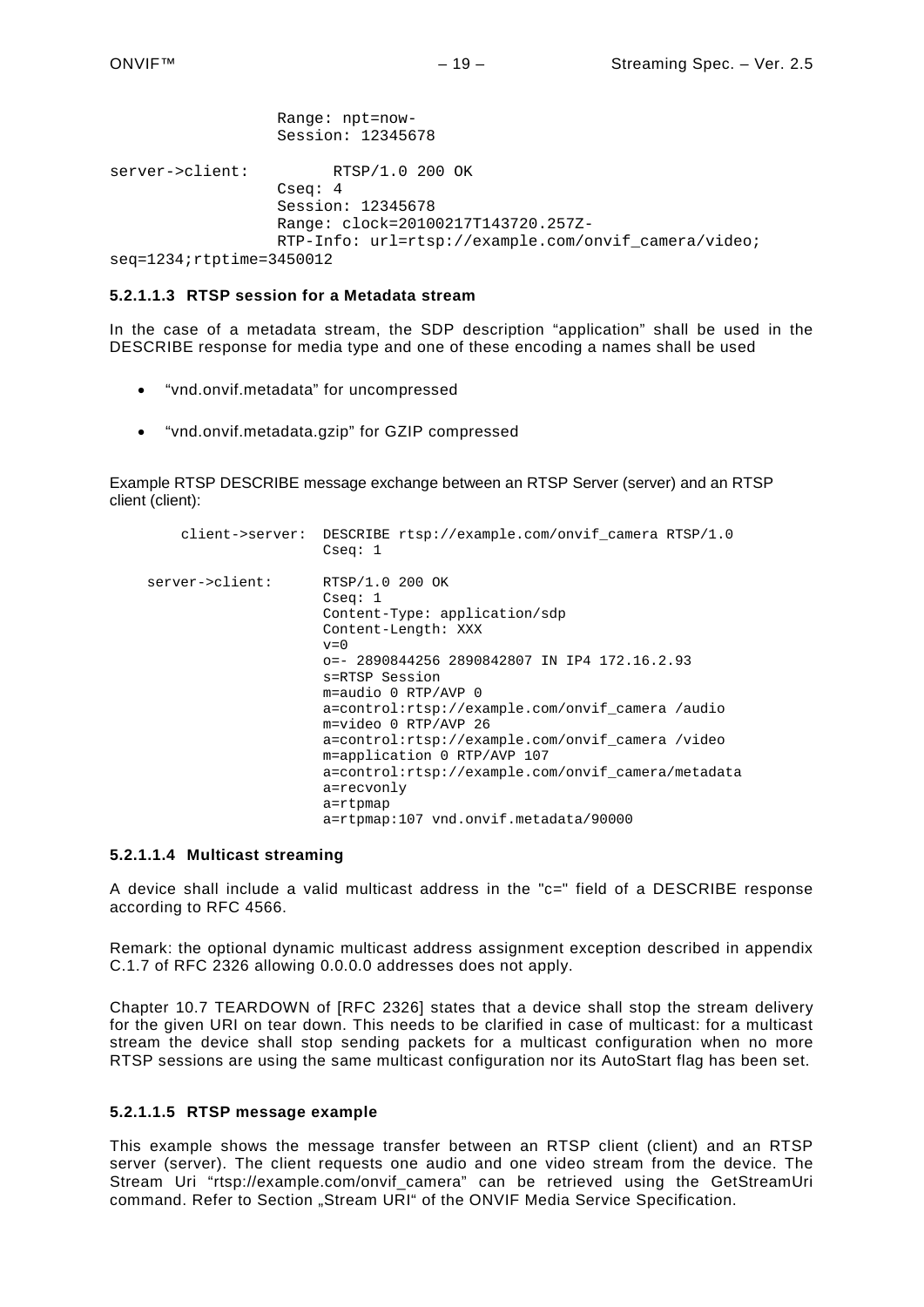Client->server: DESCRIBE rtsp://example.com/onvif\_camera RTSP/1.0 Cseq: 1 server->client: RTSP/1.0 200 OK Cseq: 1 Content-Type: application/sdp Content-Length: XXX<br>v=0  $v=0$  o=- 2890844256 2890842807 IN IP4 172.16.2.93 s=RTSP Session m=audio 0 RTP/AVP 0 a=control:rtsp://example.com/onvif\_camera/audio m=video 0 RTP/AVP 26 a=control:rtsp://example.com/onvif\_camera/video client->server: SETUP rtsp://example.com/onvif\_camera/audio RTSP/1.0 Cseq: 2 Transport: RTP/AVP;unicast;client\_port=8002-8003 server->client: RTSP/1.0 200 OK Cseq: 2 Transport: RTP/AVP;unicast;client\_port=8002-8003; server\_port=9004-9005 Session: 12345678; timeout=60 client->server: SETUP rtsp://example.com/onvif\_camera/video RTSP/1.0 Cseq: 3 Transport: RTP/AVP;unicast;client\_port=8004-8005 Session: 12345678 server->client: RTSP/1.0 200 OK Cseq: 3 Transport: RTP/AVP;unicast;client port=8004-8005; server\_port=9006-9007 Session: 12345678; timeout=60 client->server: PLAY rtsp://example.com/onvif\_camera RTSP/1.0 Cseq: 4 Range: npt=now-Session: 12345678 server->client: RTSP/1.0 200 OK Cseq: 4 Session: 12345678 RTP-Info: url=rtsp://example.com/onvif\_camera/video; seq=1234;rtptime=3450012, url=rtsp://example.com/onvif\_camera/audio; seq=22434;rtptime=1234566 client->server: TEARDOWN rtsp://example.com/onvif\_camera RTSP/1.0 Cseq: 5 Session: 12345678 server->client: RTSP/1.0 200 OK Cseq: 5 Session: 12345678

#### **5.2.1.2 RTSP over HTTP**

The RTSP over HTTP/HTTPS shall be supported in order to traverse a firewall. See Section [5.1.1.4](#page-6-3) RTP/RTSP/HTTP/TCP.

#### <span id="page-19-0"></span>**5.3 Back Channel Connection**

This section describes how a bidirectional connection can be established between a client and a server. The backchannel connection handling is done using RTSP [RFC 2326]. Therefore a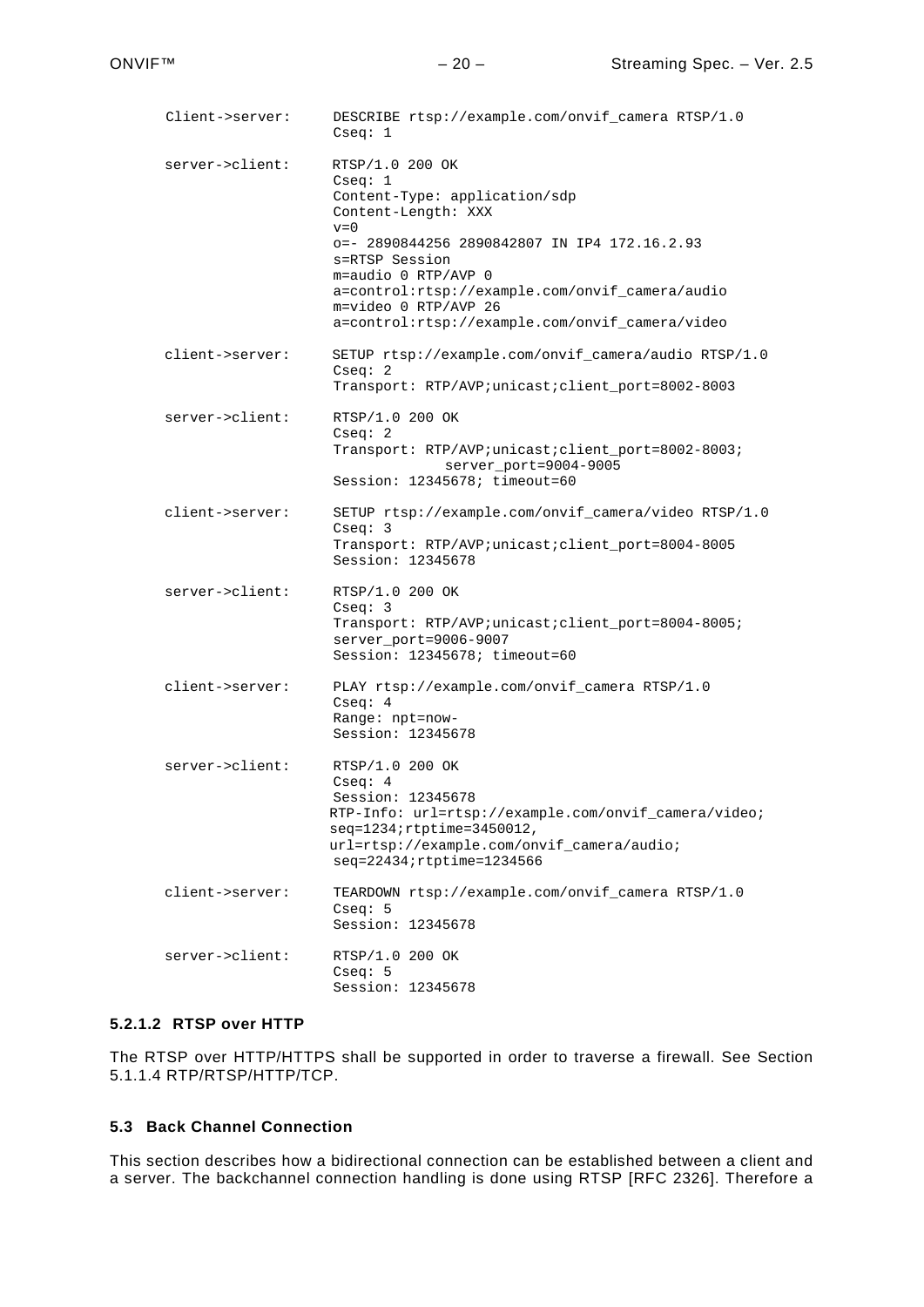mechanism is introduced which indicates that a client wants to built up a backchannel connection. RTSP provides feature-tags to deal with such functionality additions.

A device that supports bi-directional connections (e.g audio or metadata connections) shall support the introduced RTSP extensions.

When the backchannel data stream is sent via RTSP/HTTP/TCP, a client shall use HTTP GET connection which is defined for sending the data stream without base64 encoding (see [5.1.1.4\)](#page-6-3).

#### <span id="page-20-0"></span>**5.3.1 RTSP Require- Tag**

The RTSP standard [RFC 2326] can be extended by using additional headers objects. For that purpose a Require tag is introduced to handle special functionality additions (see [RFC 2326], 1.5 Extending Rtsp and 12.32 Require).

The Require-tag is used to determine the support of this feature. This header shall be included in any request where the server is required to understand that feature to correctly perform the request.

A device that supports backchannel and signals Audio output support via the AudioOutputs capability shall understand the backchannel tag:

• [www.onvif.org/ver20/b](http://www.onvif.org/ver20/)ackchannel

An RTSP client that wants to built up an RTSP connection with a data backchannel shall include the Require header in its requests.

#### <span id="page-20-1"></span>**5.3.2 Connection setup for a bi- directional connection**

A client shall include the feature tag in it's DESCRIBE request to indicate that a bidirectional data connection shall be established.

A server that understands this Require tag shall include an additional media stream in its SDP file as configured in its Media Profile.

An RTSP server that does not understand the backchannel feature tag or does not support bidirectional data connections shall respond with an error code *551 Option not supported* according to the RTSP standard. The client can then try to establish an RTSP connection without backchannel.

A SDP file is used to describe the session. The server shall include the a=sendonly or the a=recvonly attributes in each media section of the SDP file to indicate the direction the media data will be send.

The server shall list all supported decoding codecs as own media section and the client chooses which one is used.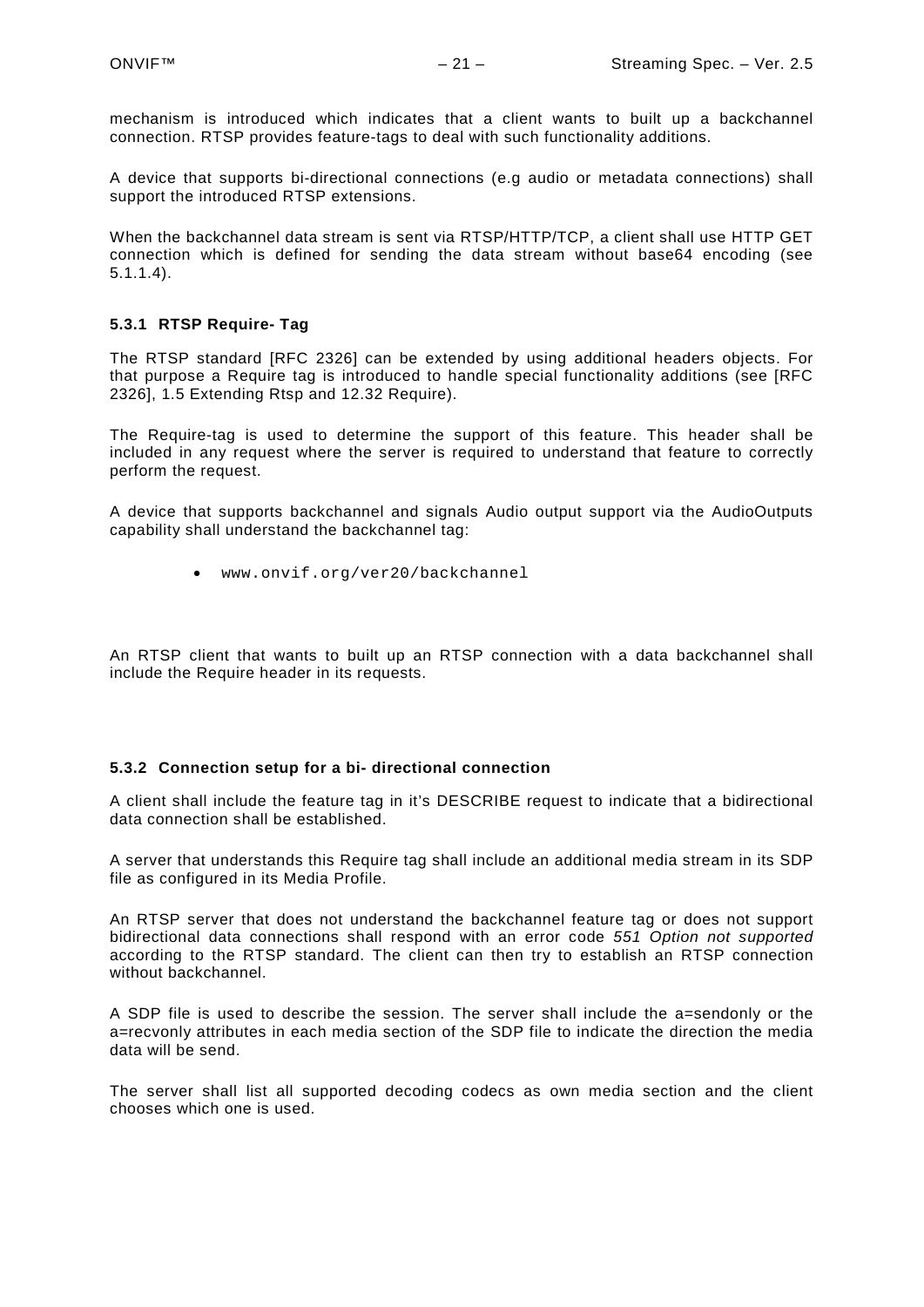#### **5.3.2.1 Example 1: Server without backchannel support:**

| $Client - Server:$ | DESCRIBE rtsp://192.168.0.1 RTSP/1.0         |  |  |  |  |  |  |  |  |  |
|--------------------|----------------------------------------------|--|--|--|--|--|--|--|--|--|
|                    | Cseq: 1                                      |  |  |  |  |  |  |  |  |  |
|                    | User-Agent: ONVIF Rtsp client                |  |  |  |  |  |  |  |  |  |
|                    | Accept: application/sdp                      |  |  |  |  |  |  |  |  |  |
|                    | Require: www.onvif.org/ver20/backchannel     |  |  |  |  |  |  |  |  |  |
| $Server - Client:$ | RTSP/1.0 551 Option not supported<br>Cseq: 1 |  |  |  |  |  |  |  |  |  |
|                    | Unsupported: www.onvif.org/ver20/backchannel |  |  |  |  |  |  |  |  |  |

### **5.3.2.2 Example 2: Server with Onvif backchannel support:**

| Client - Server:   | DESCRIBE rtsp://192.168.0.1 RTSP/1.0<br>Cseq: 1<br>User-Agent: ONVIF Rtsp client<br>Accept: application/sdp<br>Require: www.onvif.org/ver20/backchannel                                                                                                                                                                                                                                   |
|--------------------|-------------------------------------------------------------------------------------------------------------------------------------------------------------------------------------------------------------------------------------------------------------------------------------------------------------------------------------------------------------------------------------------|
| $Server - Client:$ | RTSP/1.0 200 OK<br>Cseq: 1<br>Content-Type: application/sdp<br>Content-Length: xxx                                                                                                                                                                                                                                                                                                        |
|                    | $v=0$<br>$o= 2890842807$ IN IP4 192.168.0.1<br>s=RTSP Session with audiobackchannel<br>$m = video 0 RTP/AVP 26$<br>$a=control:rtsp://192.168.0.1/video$<br>a=recvonly<br>$m = \text{audio} 0 RTP/AVP 0$<br>$a=control:rtsp://192.168.0.1/audio$<br>a=recvonly<br>$m = \text{audio} 0 RTP/AVP 0$<br>$a = control:rtsp://192.168.0.1/audioback$<br>$a = r$ tpmap: 0 PCMU/8000<br>a=sendonly |

This SDP file completely describes the RTSP session. The Server gives the client its control URLs to setup the streams.

In the next step the client can setup the sessions:

| $Client - Server:$               | SETUP rtsp://192.168.0.1/video RTSP/1.0<br>Cseq: 2<br>Transport: RTP/AVP;unicast;client port=4588-4589                      |
|----------------------------------|-----------------------------------------------------------------------------------------------------------------------------|
| $Server - Client: RTSP/1.02000K$ | Cseq: 2<br>$Session: 123124$ ; $timeout=60$<br>Transport:RTP/AVP;unicast;client port=4588-4589;<br>server port=6256-6257    |
| $Client - Server:$               | SETUP $rtsp://192.168.0.1/audio RTSP/1.0$<br>Cseq: 3<br>Session: 123124<br>Transport: RTP/AVP;unicast;client port=4578-4579 |
| $Server - Client:$               | RTSP/1.0 200 OK<br>Cseq: 3                                                                                                  |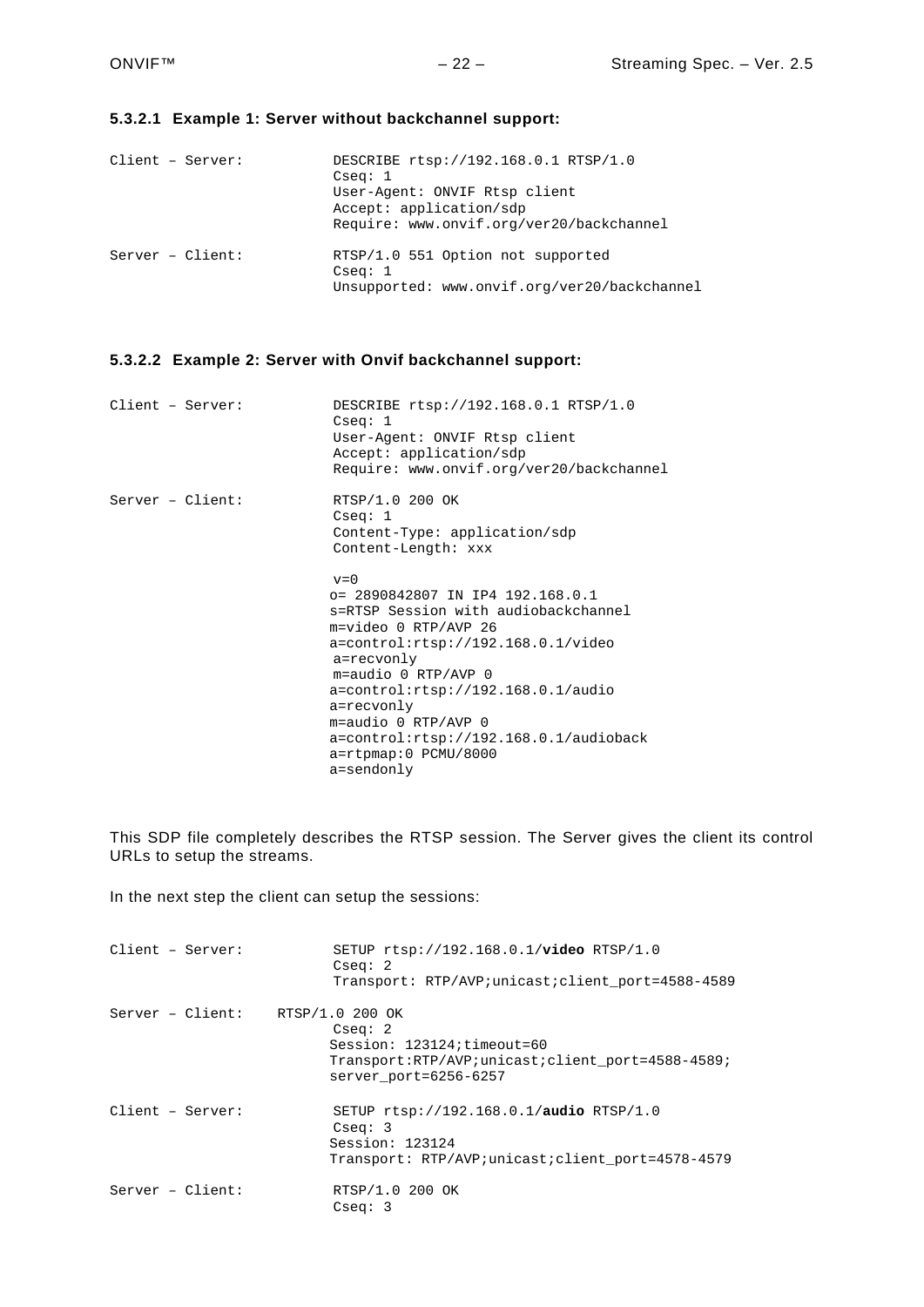|                    | Session: 123124; timeout=60<br>Transport:RTP/AVP;unicast;client port=4578-4579;<br>server port=6276-6277                                                                      |
|--------------------|-------------------------------------------------------------------------------------------------------------------------------------------------------------------------------|
| $Client - Server:$ | SETUP $rtsp://192.168.0.1/audioback RTSP/1.0$<br>Cseq: $4$<br>Session: 123124<br>Transport: RTP/AVP;unicast;client port=6296-6297<br>Require: www.onvif.org/ver20/backchannel |
| $Server - Client:$ | RTSP/1.0 200 OK<br>Cseq: $4$<br>Session: 123124; timeout=60<br>Transport:RTP/AVP;unicast;client_port=6296-6297;<br>server port=2346-2347                                      |

The third setup request establishes the audio backchannel connection.

In the next step the client starts the session by sending a PLAY request.

| Client - Server:   | Cseq: 5                      | PLAY rtsp://192.168.0.1 RTSP/1.0         |
|--------------------|------------------------------|------------------------------------------|
|                    | Session: 123124              |                                          |
|                    |                              | Require: www.onvif.org/ver20/backchannel |
| $Server - Client:$ | RTSP/1.0 200 OK<br>Cseq: $5$ |                                          |
|                    |                              | Session: 123124;timeout=60               |

After receiving the OK response to the PLAY request the client MAY start sending audio data to the server. It shall not start sending data to the server before it has received the response.

The Require-header indicates that a special interpretation of the PLAY command is necessary. The command covers both starting of the video and audio stream from NVT to the client and starting the audio connection from client to server.

To terminate the session the client sends a TEARDOWN request.

| Client - NVT: |                            | TEARDOWN rtsp://192.168.0.1 RTSP/1.0     |
|---------------|----------------------------|------------------------------------------|
|               | Cseq: 6                    |                                          |
|               | Session: 123124            |                                          |
|               |                            | Require: www.onvif.org/ver20/backchannel |
| NVT - Client: | RTSP/1.0 200 OK<br>Cseq: 6 |                                          |
|               | Session: 123124            |                                          |

#### <span id="page-22-0"></span>**5.3.3 Multicast streaming**

If the client intents to send its data in multicast it uses the transport parameter in the SETUP request to tell the server the multicast address and port.

#### **5.3.3.1 Example: Multicast Setup**

```
Client – Server: SETUP rtsp://192.168.0.1/audioback RTSP/1.0
                         Cseq: 4
                         Session: 123124
                         Transport:RTP/AVP;multicast;destination=224.2.1.1;port=60
                         000-60001;ttl=128
                         Require: www.onvif.org/ver20/backchannel
```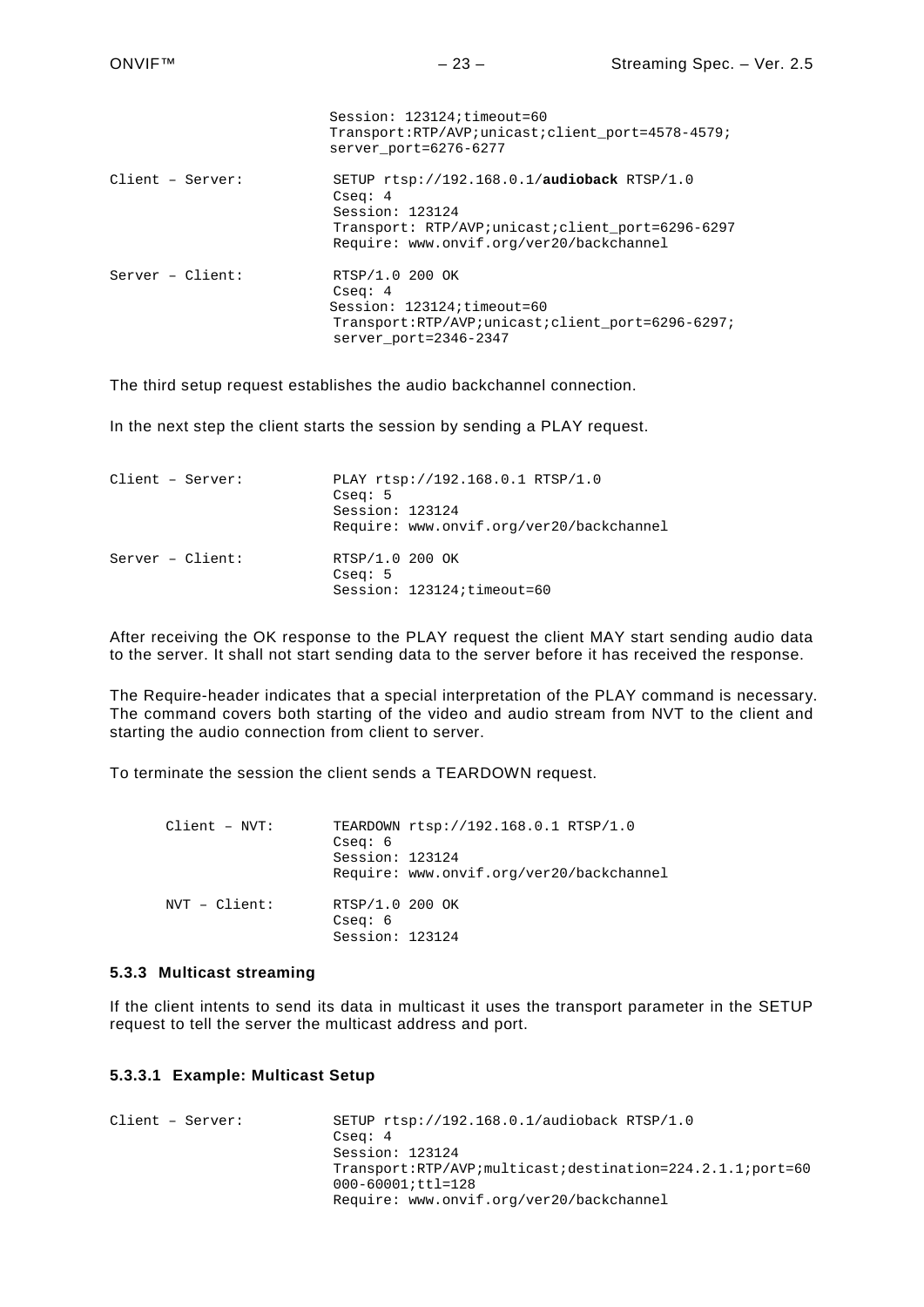| $Server - Client:$ | RTSP/1.0 200 OK                                           |
|--------------------|-----------------------------------------------------------|
|                    | Csea: 4                                                   |
|                    | Session: 123124;timeout=60                                |
|                    | Transport:RTP/AVP;multicast;destination=224.2.1.1;port=60 |
|                    | $000 - 60001$ ; ttl=128; mode="PLAY"                      |
|                    |                                                           |

#### <span id="page-23-0"></span>**5.4 Error Handling**

RTSP and HTTP protocol errors are classified into different categories (for example, status codes 1xx, 2xx, 3xx, 4xx and 5xx respectively). The device and the client shall support and handle these status codes. For RTSP status code definitions refer to [RFC 2326], Section 11.0. For HTTP status code definitions refer HTTP/1.1 [RFC 2616], Section 10.0.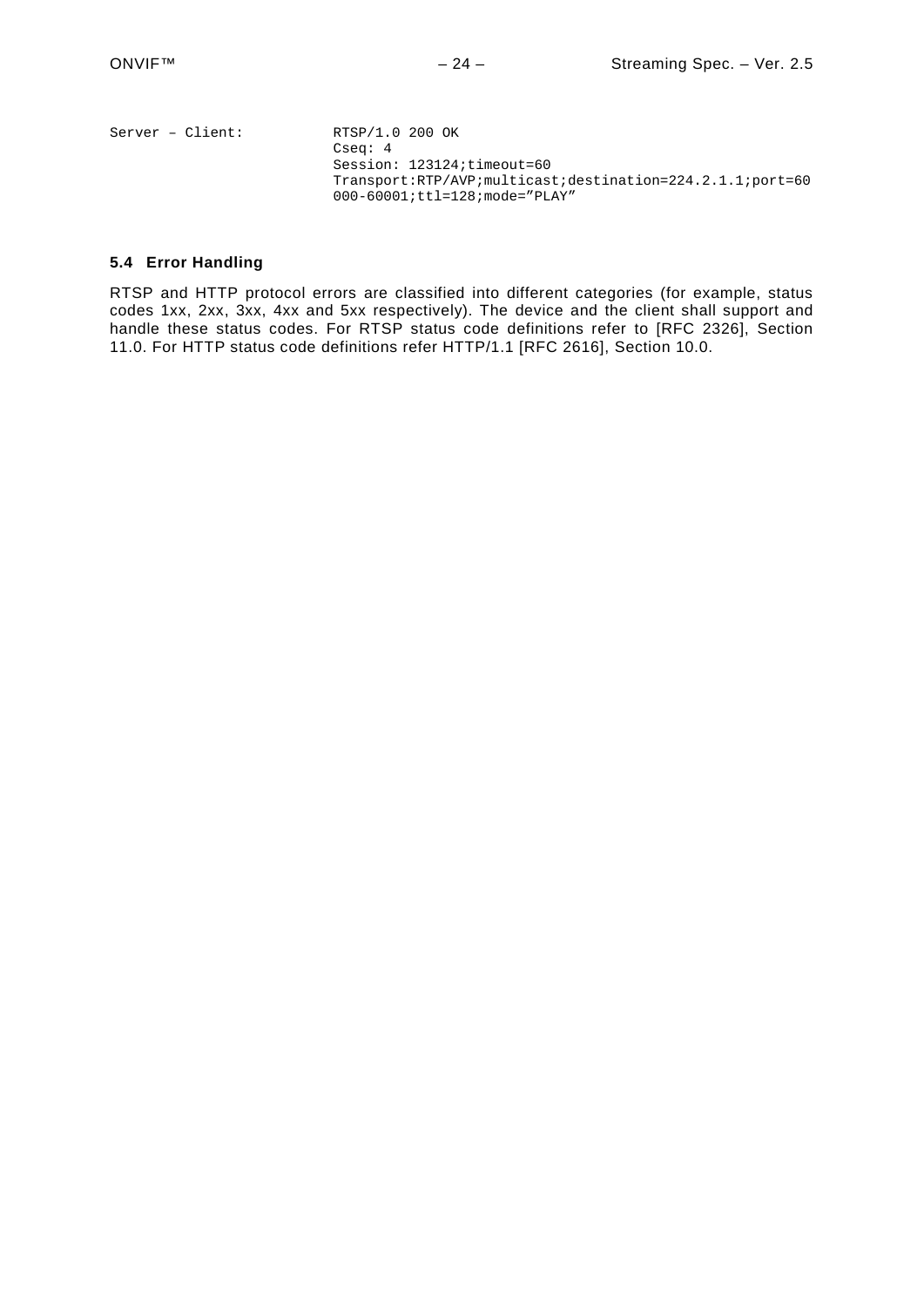# <span id="page-24-0"></span>**6 Playback**

The replay protocol is based on RTSP [RFC 2326]. However because RTSP does not directly support many of the features required by CCTV applications, this standard defines several extensions to the protocol; these are detailed below.

This standard makes the following stipulations on the usage of RTSP:

- 1. RTP/RTSP/HTTP/TCP shall be supported by the server. This is the same transport protocol as a device that implements media streaming through the media service shall support, and the same requirements shall apply to replay streaming.
- 2. The server shall support the unicast RTP/UDP transport for streaming.
- 3. Clients should use a TCP-based transport for replay, in order to achieve reliable delivery of media packets.
- 4. The server MAY elect not to send RTCP packets during replay. In typical usage RTCP packets are not required, because usually a reliable transport will be used, and because absolute time information is sent within the stream, making the timing information in RTCP sender reports redundant.

#### <span id="page-24-1"></span>**6.1.1 RTSP describe**

The SDP returned by the RTSP describe command shall include the TrackReference for each track of the recording to allow a client to map the tracks presented in the SDP to tracks of the recording. The tag shall use the following format:

a:x-onvif-track:<TrackReference>

For example:

|         | NVS - NVT: DESCRIBE rtsp://192.168.0.1 RTSP/1.0<br>Cseq: 1<br>User-Agent: ONVIF Rtsp client<br>Accept: application/sdp                                                                                                                  |
|---------|-----------------------------------------------------------------------------------------------------------------------------------------------------------------------------------------------------------------------------------------|
|         | $NVT - NVS: RTSP/1.0 200 OK$<br>Cseq: 1<br>Content-Type: application/sdp<br>Content-Length: xxx                                                                                                                                         |
| $v = 0$ | o= 2890842807 IN IP4 192.168.0.1<br>m=video 0 RTP/AVP 26<br>a=control:rtsp://192.168.0.1/video<br>$a=x-onyif-track:VIDE0001$<br>$m = \text{audio} 0$ RTP/AVP 98<br>$a = control:rtsp://192.168.0.1/audio$<br>$a=x-onyif-track:AUDIO001$ |

#### <span id="page-24-2"></span>**6.2 RTP header extension**

In order to allow clients to report a stable and accurate timestamp for each frame played back regardless of the direction of playback, it is necessary to associate an absolute timestamp with each packet, or each group of packets with the same RTP timestamp (e.g. a video frame). This is achieved using an RTP header extension containing an NTP timestamp and some additional information also useful for replay.

The replay mechanism uses the extension ID 0xABAC for the replay extension.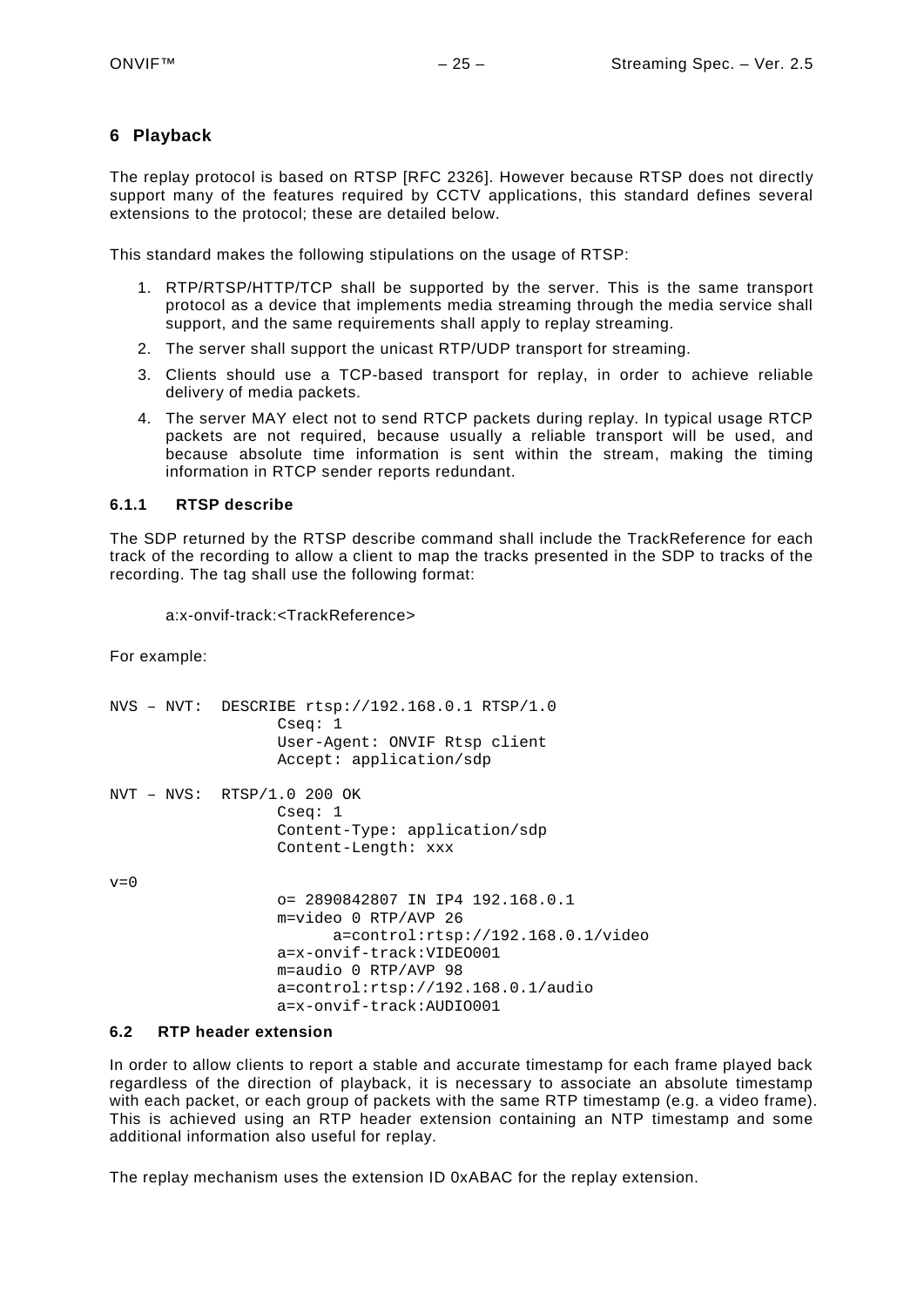Below shows the general form of an RTP packet containing this extension:

| $V =$                                |                                          | $X=$ | CC | M | PT | sequence number |
|--------------------------------------|------------------------------------------|------|----|---|----|-----------------|
| $\overline{2}$                       |                                          |      |    |   |    |                 |
|                                      | timestamp                                |      |    |   |    |                 |
|                                      | synchronization source (SSRC) identifier |      |    |   |    |                 |
|                                      | $length=3$<br>0xABAC                     |      |    |   |    |                 |
|                                      | NTP timestamp                            |      |    |   |    |                 |
| NTP timestamp                        |                                          |      |    |   |    |                 |
| padding<br>$E\vert D$<br>mbz<br>Cseq |                                          |      |    |   |    |                 |
| payload                              |                                          |      |    |   |    |                 |

#### **Table 3: RTP packet layout**

The fields of this extension are as follows:

- NTP timestamp. An NTP [RFC 1305] timestamp indicating the absolute UTC time associated with the access unit.
- C: 1 bit. Indicates that this access unit is a synchronization point or "clean point", e.g. the start of an intra-coded frame in the case of video streams.
- E: 1 bit. Indicates the end of a contiguous section of recording. The last access unit in each track before a recording gap, or at the end of available footage, shall have this bit set. When replaying in reverse, the E flag shall be set on the last frame at the end of the contiguous section of recording.
- D: 1 bit. Indicates that this access unit follows a discontinuity in transmission. It is primarily used during reverse replay; the first packet of each GOP has the D bit set since it does not chronologically follow the previous packet in the data stream (see section [6.5\)](#page-29-0).
- mbz: This field is reserved for future use and must be zero.
- Cseq: 1 byte. This is the low-order byte of the Cseq value used in the RTSP PLAY command that was used to initiate transmission. When a client sends multiple, consecutive PLAY commands, this value may be used to determine where the data from each new PLAY command begins.

The replay header extension shall be present in the first packet of every access unit (e.g. video frame). It MAY NOT be present in subsequent packets of an access unit.

# <span id="page-25-0"></span>**6.2.1 NTP Timestamps**

The NTP timestamps in the RTP extension header shall increase monotonically over successive packets within a single RTP stream. They should correspond to wallclock time as measured at the original transmitter of the stream, adjusted if necessary to preserve monotonicity.

#### <span id="page-25-1"></span>**6.2.2 Compatibility with the JPEG header extension**

The replay header extension may co-exist with the header extension used by the JPEG RTP profile; this is necessary to allow replay of JPEG streams that use this extension. The JPEG extension is simply appended to the replay extension; its presence is indicated by an RTP header extension length field with a value greater than 3, and by the extension start codes of 0xFFD8 or 0xFFFF at the start of the fourth word of the extension content.

The following illustrates a JPEG packet that uses both extensions: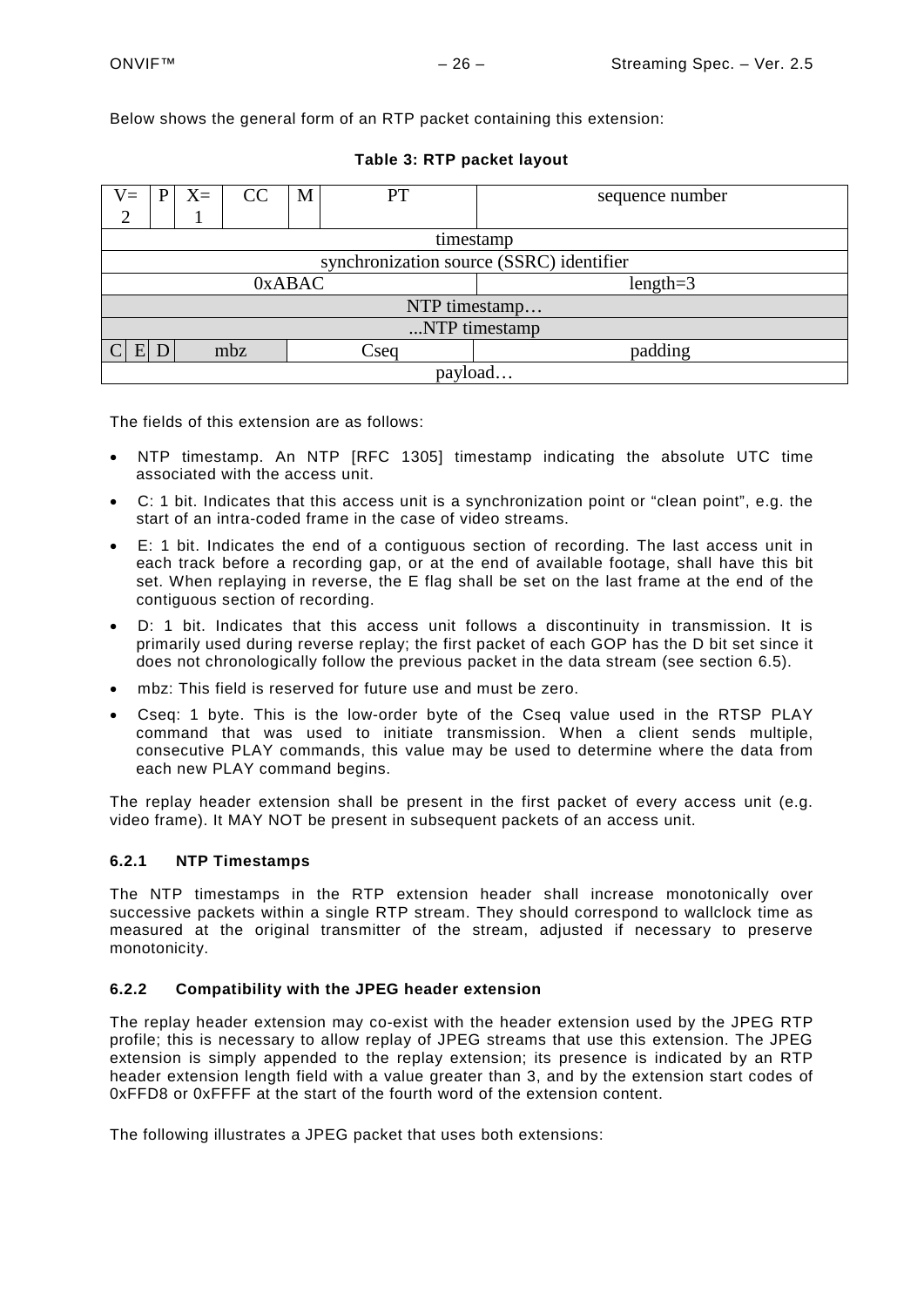| $X=$<br>$V =$<br>P<br>2                                                                      | CC<br>M       | PT                                       | sequence number |  |  |
|----------------------------------------------------------------------------------------------|---------------|------------------------------------------|-----------------|--|--|
|                                                                                              |               | timestamp                                |                 |  |  |
|                                                                                              |               | synchronization source (SSRC) identifier |                 |  |  |
|                                                                                              | 0xABAC        |                                          | $length=N+4$    |  |  |
|                                                                                              | NTP timestamp |                                          |                 |  |  |
| NTP timestamp                                                                                |               |                                          |                 |  |  |
| $E$ D<br>mbz<br>padding<br>Cseq                                                              |               |                                          |                 |  |  |
| jpeglength=N<br>0xFFD8                                                                       |               |                                          |                 |  |  |
| extension payload: sequence of additional JPEG marker segments padded with 0xFF to the total |               |                                          |                 |  |  |
| extension length                                                                             |               |                                          |                 |  |  |
| payload                                                                                      |               |                                          |                 |  |  |

### **Table 4: RTP packet with JPEG header layout**

# <span id="page-26-0"></span>**6.3 RTSP Feature Tag**

The Replay Service uses the "onvif-replay" feature tag to indicate that it supports the RTSP extensions described in this standard. This allows clients to query the server's support for these extensions using the Require header as described in [RFC 2326] section [5.3.1](#page-20-0) .

Example:

| $C \rightarrow S$ : | SETUP rtsp://server.com/foo/bar/baz.rm RTSP/1.0<br>Csea: 302<br>Require: onvif-replay |
|---------------------|---------------------------------------------------------------------------------------|
| $S->C$ :            | RTSP/1.0 551 Option not supported<br>Cseq: 302<br>Unsupported: onvif-replay           |

The Replay Server shall accept a SETUP and PLAY command that includes a Require header containing the onvif-replay feature tag.

#### <span id="page-26-1"></span>**6.4 Initiating Playback**

Playback is initiated by means of the RTSP PLAY method. For example:

```
PLAY rtsp://192.168.0.1/path/to/recording RTSP/1.0
Cseq: 123
Session: 12345678
Require: onvif-replay
Range: clock=20090615T114900.440Z-
Rate-Control: no
```
The ReversePlayback capability defined in the ONVIF Streaming Specification signals if a devices supports reverse playback. Reverse playback is indicated using the Scale header field with a negative value. For example to play in reverse without no data loss a value of –1.0 would be used.

```
PLAY rtsp://192.168.0.1/path/to/recording RTSP/1.0
Cseq: 123
Session: 12345678
Require: onvif-replay
Range: clock=20090615T114900.440Z-
Rate-Control: no
Scale: -1.0
```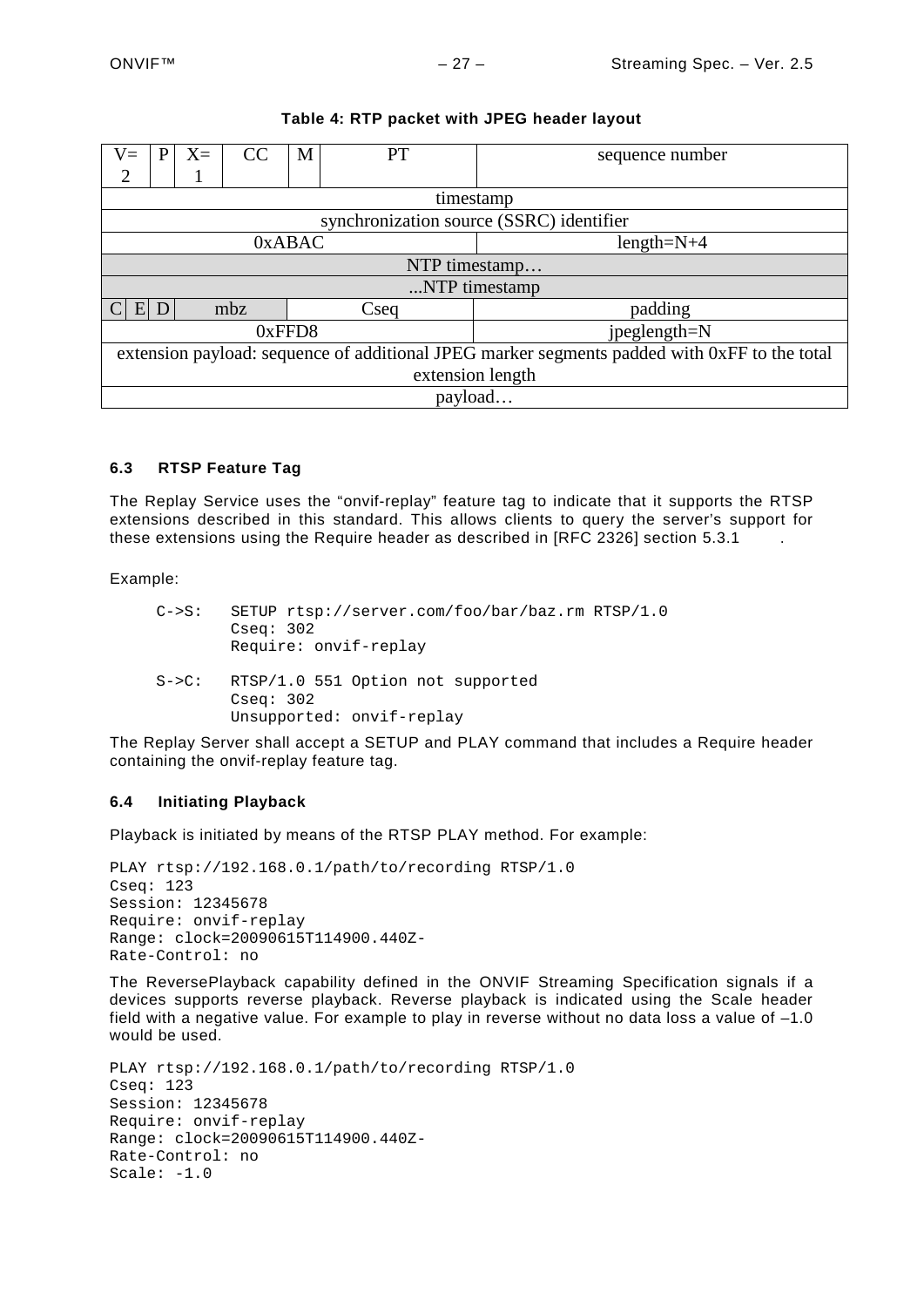If a device supports reverse playback it shall accept a Scale header with a value of –1.0. A device MAY accept other values for the Scale parameter. Unless the Rate-Control header is set to "no" (see below), the Scale parameter is used in the manner described in [RFC 2326]. If Rate-Control is set to "no", the Scale parameter, if it is present, shall be either 1.0 or -1.0, to indicate forward or reverse playback respectively. If it is not present, forward playback is assumed.

#### <span id="page-27-0"></span>**6.4.1 Range header field**

The Range field shall be expressed using absolute times only; the other formats defined by [RFC 2326] shall NOT be used by ONVIF replay clients. Servers may choose to support other formats also. Absolute times are expressed using the *utc-range* from [RFC 2326].

Either open or closed ranges may be used. In the case of a closed range, the range is increasing (end time later than start time) for forward playback and decreasing for reverse playback. The direction of the range shall correspond to the value of the Scale header.

In all cases, the first point of the range indicates the starting point for replay.

The time itsel shall be given as

utc-range = "clock" ["=" utc-range-spec] utc-range-spec = ( utc-time "-" [ utc-time ] ) / ( "-" utc-time ) utc-time = utc-date "T" utc-clock "Z" utc-date = 8DIGIT utc-clock = 6DIGIT [ "." 1\*9DIGIT ]

as defined in RFC2326bis.

Examples:

PLAY rtsp://192.168.0.1/path/to/recording RTSP/1.0 Cseq: 123 Session: 12345678 Require: onvif-replay Range: clock=20090615T114900.440Z-20090615T115000Z Rate-Control: no

```
PLAY rtsp://192.168.0.1/path/to/recording RTSP/1.0
Cseq: 123
Session: 12345678
Require: onvif-replay
Range: clock=20090615T115000.440Z-20090615T114900Z
Rate-Control: no
Scale: -1.0
```
#### <span id="page-27-1"></span>**6.4.2 Rate-Control header field**

This specification introduces the Rate-Control header field, which may be either "yes" or "no". If the field is not present, "yes" is assumed, and the stream is delivered in real time using standard RTP timing mechanisms. If this field is "no", the stream is delivered as fast as possible, using only the flow control provided by the transport to limit the delivery rate.

The important difference between these two modes is that with "Rate-Control=yes", the server is in control of the playback speed, whereas with "Rate-Control=no" the client is in control of the playback speed. Rate-controlled replay will typically only be used by non-ONVIF specific clients as they will not specify "Rate-Control=no".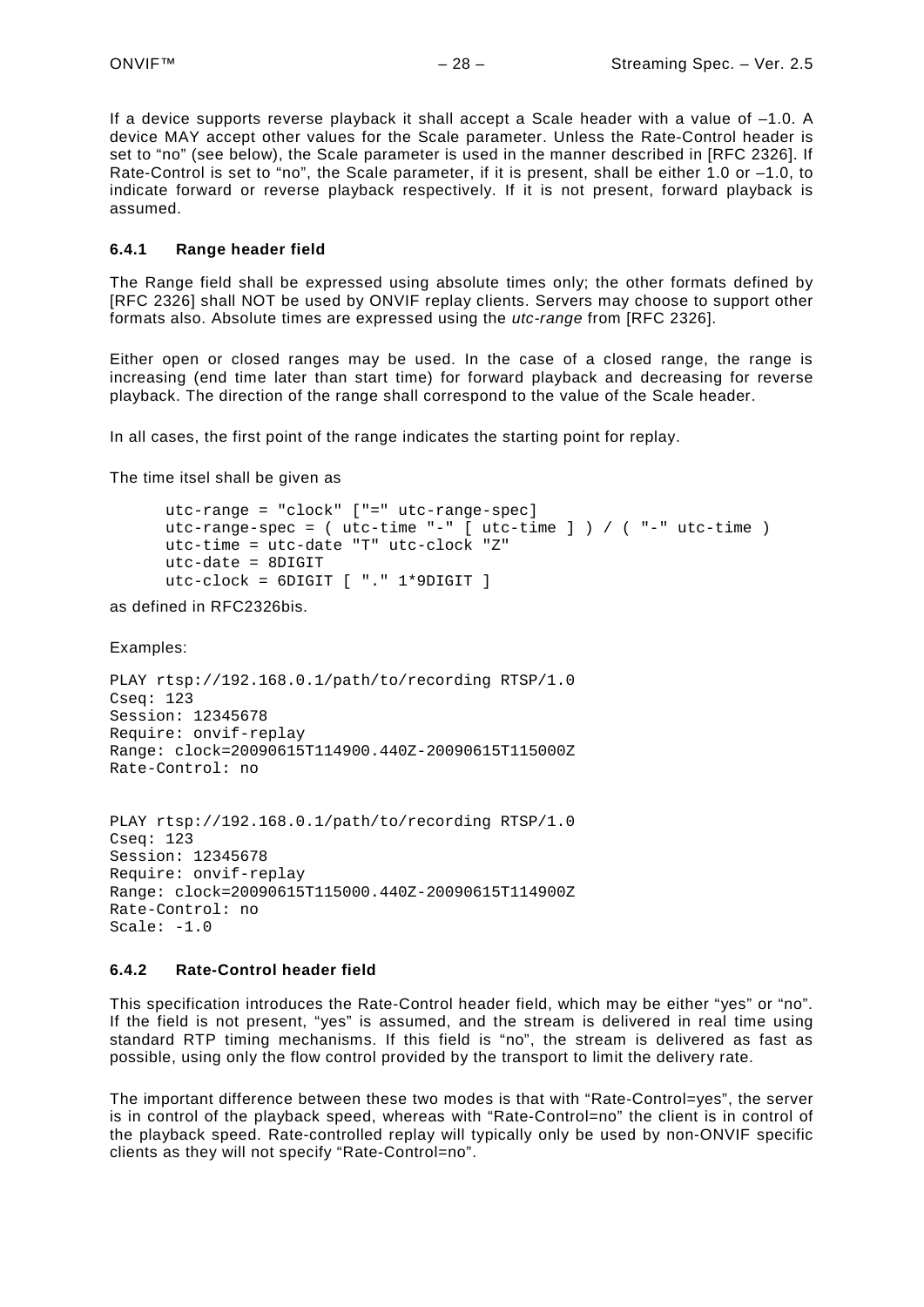When replaying multiple tracks of a single recording, started by a single RTSP PLAY command and not using rate-control, the data from the tracks should be multiplexed in time in the same order as they were recorded.

An ONVIF compliant RTSP server shall support operation with "Rate-Control=no" for playback.

#### <span id="page-28-0"></span>**6.4.3 Frames header field**

The Frames header field may be used to reduce the number of frames that are transmitted, for example to lower bandwidth or processing load. Three modes are possible:

- 1. Intra frames only. This is indicated using the value "intra", optionally followed by a minimum interval between successive intra frames in the stream. The latter can be used to limit the number of frames received even in the presence of "I-frame storms" caused by many receivers requesting frequent I-frames.
- 2. Intra frames and predicted frames only. This is indicated using the value "predicted". This value can be used to eliminate B-frames if the stream includes them.
- 3. All frames. This is the default.

#### **Examples:**

To request intra frames only:

Frames: intra

To request intra frames with a minimum interval of 4000 milliseconds:

Frames: intra/4000

To request intra frames and predicted frames only:

Frames: predicted

To request all frames (note that it is not necessary to explicitly specify this mode but the example is included for completeness):

Frames: all

The interval argument used with the "intra" option refers to the recording timeline, not playback time; thus for any given interval the same frames are played regardless of playback speed. The interval argument shall NOT be present unless the Frames option is "intra".

The server shall support the Frames header field. This does not preclude the use of the Scale header field as an alternative means of limiting the data rate. The implementation of the Scale header field may vary between different server implementations, as stated by [RFC 2326].

An ONVIF compliant RTSP server shall support the Frames parameters "intra" and "all" for playback.

#### <span id="page-28-1"></span>**6.4.4 Synchronization points**

The transmitted video stream shall begin at a synchronization point (see section "Synchronization Point" of the ONVIF Media Service Specificaton). The rules for choosing the starting frame are as follows:

If the requested start time is within a section of recorded footage, the stream starts with the first clean point at or before the requested start time. This is the case regardless of playback direction.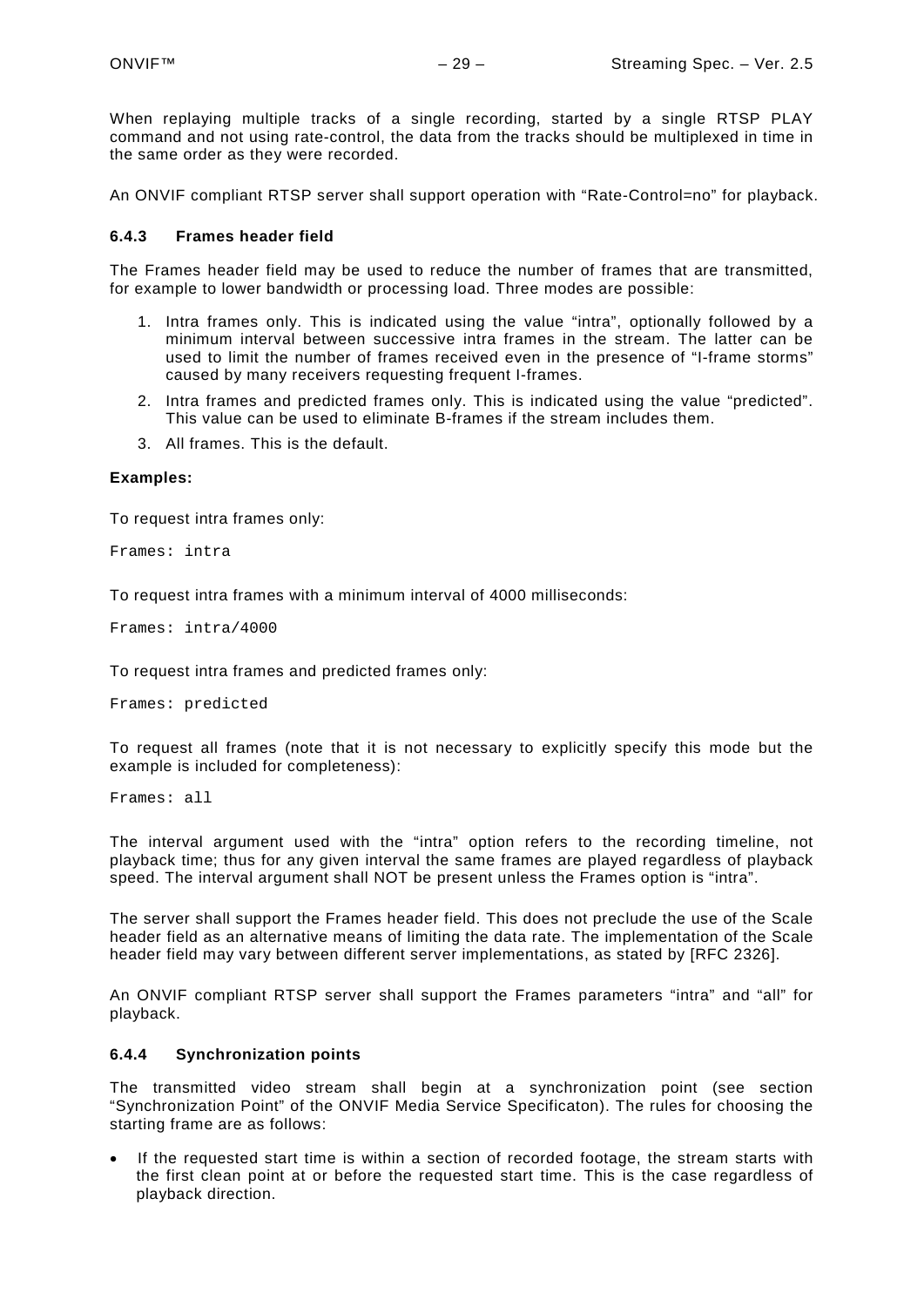- If the requested start time is within a gap in recorded footage and playback is being initiated in the forwards direction, the stream starts with the first clean point in the section following the requested start time.
- If the requested start time is within a gap in recorded footage and playback is being initiated in the reverse direction, the stream starts with the last clean point in the section preceding the requested start time.

#### <span id="page-29-0"></span>**6.5 Reverse replay**

Reverse replay is initiated using the Scale header field with a negative value as described above.

### <span id="page-29-1"></span>**6.5.1 Packet transmission order**

The order in which video packets are transmitted during reverse replay is based on GOPs, where a GOP consists of a clean point followed by a sequence of non-cleanpoint packets.

During reverse playback, GOPs shall be sent in reverse order, but packets within a GOP shall be sent in forward order. The first packet of each GOP shall have the "discontinuity" bit set in its RTP extension header. The last packet of a GOP immediately following a gap (or the beginning of available footage) shall have the E bit set in its RTP extension header.

When transmitting only key frames, or when the codec is not motion-based (e.g. JPEG), a GOP is considered to consist of a single frame, but may still be composed of multiple packets. In this case the packets within each frame shall be again sent in forward order, while the frames themselves shall be sent in reverse order.

Audio and metadata streams MAY be transmitted in an order mirroring that of the video stream. Thus packets from these streams are sent in forward playback order until the occurrence of a packet (generally a video packet) with the D bit set in the extension header, at which point they jump back to a point before the discontinuity.

Note that reverse playback of Audio packet isn't useful. Threfore Audio packets should generally not be transmitted during reverse playback.

# <span id="page-29-2"></span>**6.5.2 RTP sequence numbers**

The RTP sequence numbers of packets transmitted during reverse playback shall increment monotonically *in the order of delivery*, not in the intended order of playback.

#### <span id="page-29-3"></span>**6.5.3 RTP timestamps**

The use of RTP timestamps depends on the value of the Rate-Control header. If the value of this header is "no" (i.e. the client controls playback speed), the RTP timestamps are derived from the original sampling times of the recorded frames. If the Rate-Control header is not present or has the value "yes" (i.e. the server controls playback speed), the RTP timestamps correspond to playback timing as described in [RFC 2326] Appendix B.

If Rate-Control is "no", the RTP timestamps of packets transmitted during reverse playback shall be the same as they would be if those same packets were being transmitted in the forwards direction. Unlike the sequence numbers, the RTP timestamps correspond to the original recording order, not the delivery order. The server MAY use the same RTP timestamps that were originally received when the stream was recorded.

This means that successive RTP packets of a single GOP will always have increasing RTP timestamps (see transmission order above), but that the timestamp on index frames of successively received GOPs will decrease during reverse replay.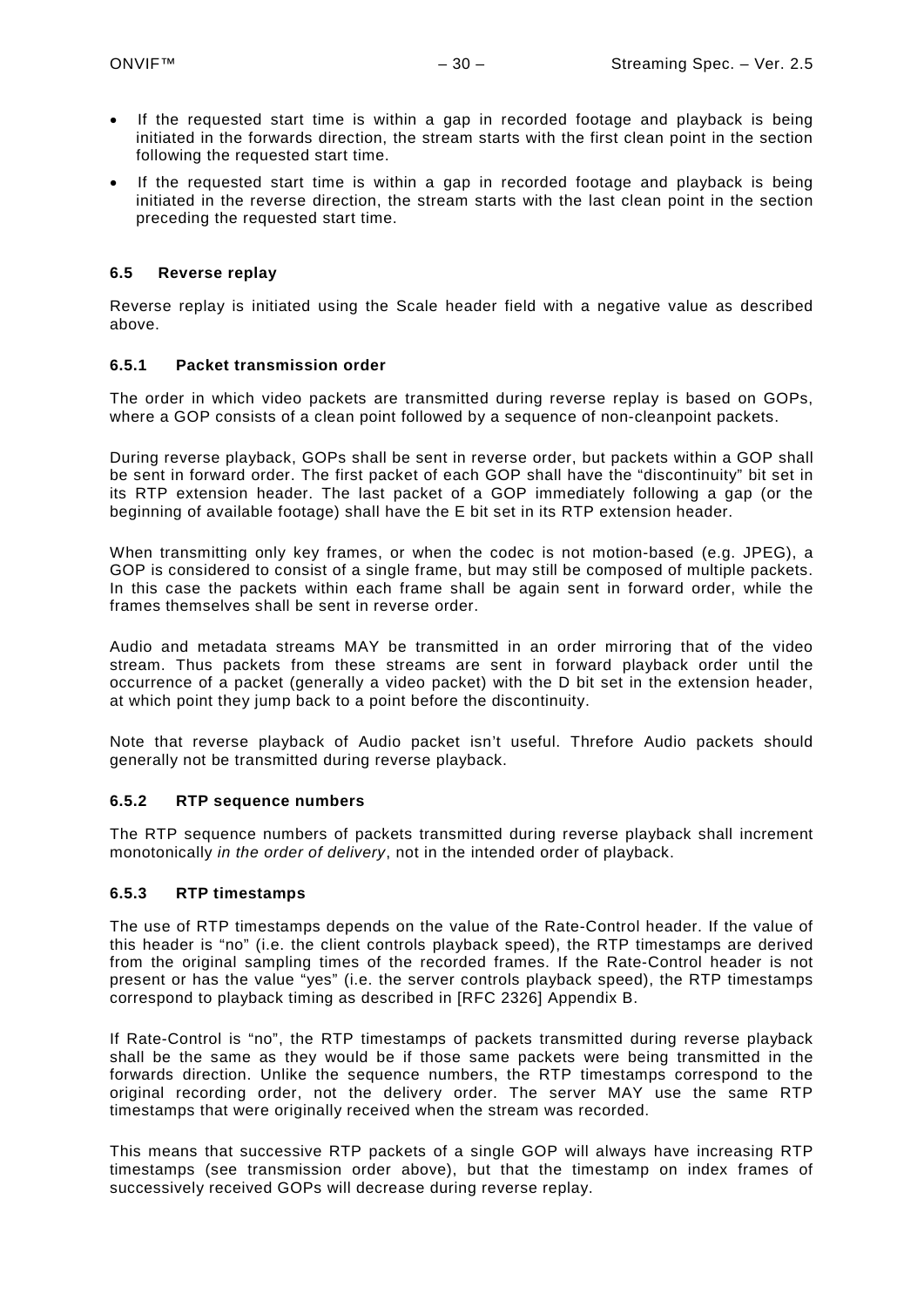If Rate-Control is "yes", the RTP timestamps of packets transmitted during reverse playback shall indicate the times at which each frame should be rendered at the client. Thus successive packets of a single GOP will have *decreasing* RTP timestamps (since the first one delivered should be played last), and the timestamps on index frames will *increase*. In this mode the interval between successive timestamps depends on the values of the Speed and Scale headers, as described in [RFC 2326] Appendix B

### <span id="page-30-0"></span>**6.6 RTSP Keepalive**

When rate control is disabled and the RTP stream is tunneled through the RTSP connection (i.e. using the RTP/RTSP/TCP or RTP/RTSP/HTTP/TCP transports), the client must be aware that it may not be able to receive the response to any request if for example replay is paused.

#### <span id="page-30-1"></span>**6.7 Currently recording footage**

If the client commences playback from the current real world time or shortly before it, it can end up playing footage in real time as it is being recorded. In this event the server simply continues to send stream data to the client as it receives it.

Note that the E bit is not set on access units currently being recorded even though each access unit sent to the replay client will typically be the last one known to the server. If recording stops however, the E bit is set on the last access unit of the recording.

#### <span id="page-30-2"></span>**6.8 End of footage**

If playback reaches a point after which there is no further data in one or more of the streams being sent, it stops transmitting data but does not enter the "paused" state. If the server resumes recording after this has happened, delivery will resume with the new data as it is received.

#### <span id="page-30-3"></span>**6.9 Go To Time**

As stated in [RFC 2326] section 10.5, a PLAY command received when replay is already in progress will not take effect until the existing play operation has completed. This specification adds a new RTSP header, "Immediate", which overrides this behaviour for the PLAY command that it is used with:

```
PLAY rtsp://192.168.0.1/path/to/recording RTSP/1.0
CSeq: 123
Session: 12345678
Require: onvif-replay
Range: clock=20090615T114900.440Z-
Rate-Control: no
Immediate: yes
```
If the server receives a PLAY command with the Immediate header set to "yes", it will immediately start playing from the new location, cancelling any existing PLAY command. The first packet sent from the new location shall have the D (discontinuity) bit set in its RTP extension header.

An ONVIF compliant RTSP server shall support the immediate header field for playback with value "yes". The behavior without immediate header or value "no" is not defined by the specification.

#### <span id="page-30-4"></span>**6.10 Use of**

A server is not required to send RTCP packets. If it does send them, the following rules apply:

If Rate Control is enabled (see section [6.4.2\)](#page-27-1), RTCP packets shall be constructed and transmitted as specified in [RFC 3550]. In particular, the NTP timestamp in a sender report indicates the current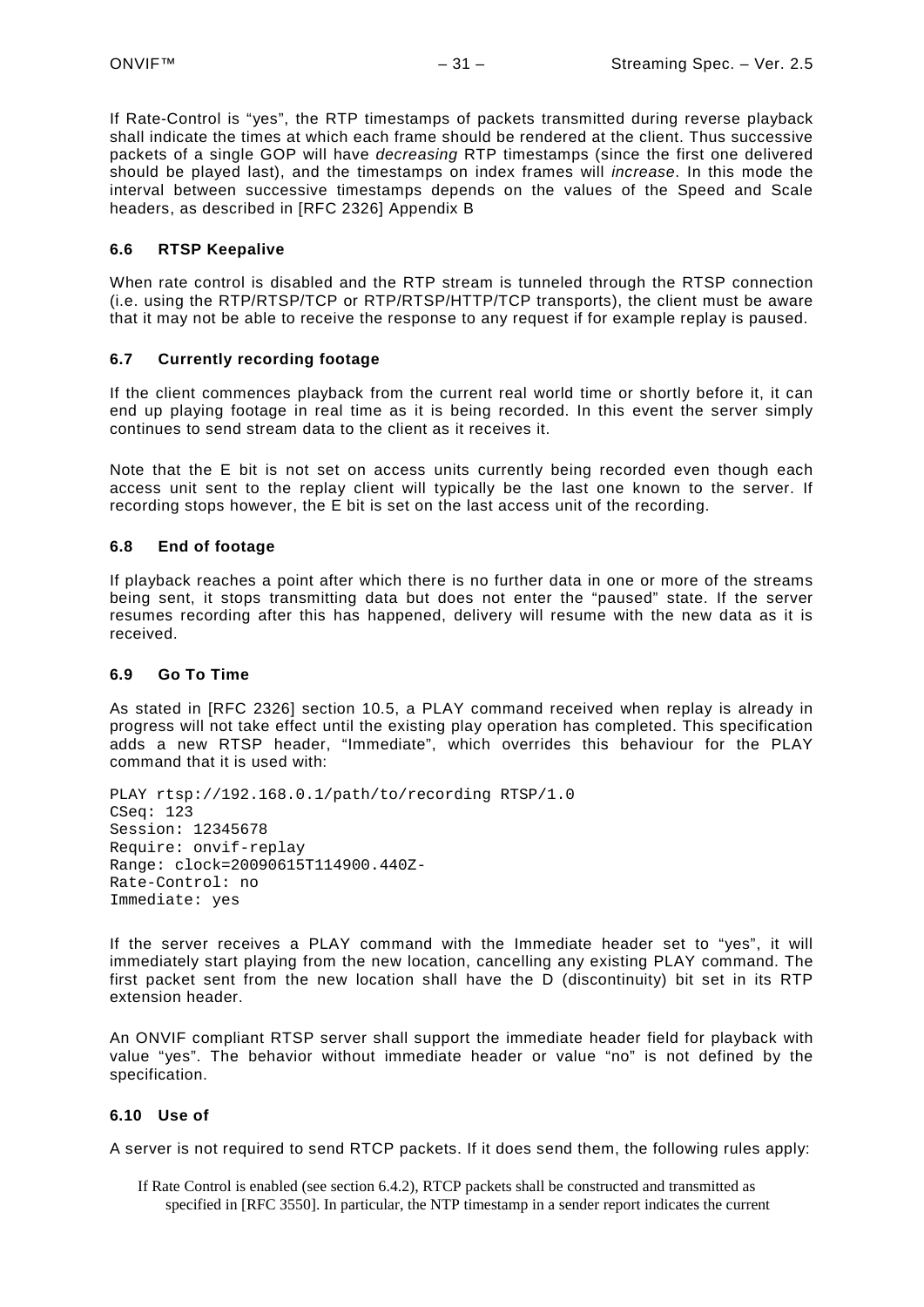wallclock time, and is not related to the NTP timestamps embedded in the RTP extension headers in the data streams.

If Rate Control is not enabled, both the NTP timestamp and RTP timestamp in each sender report shall be set to zero.